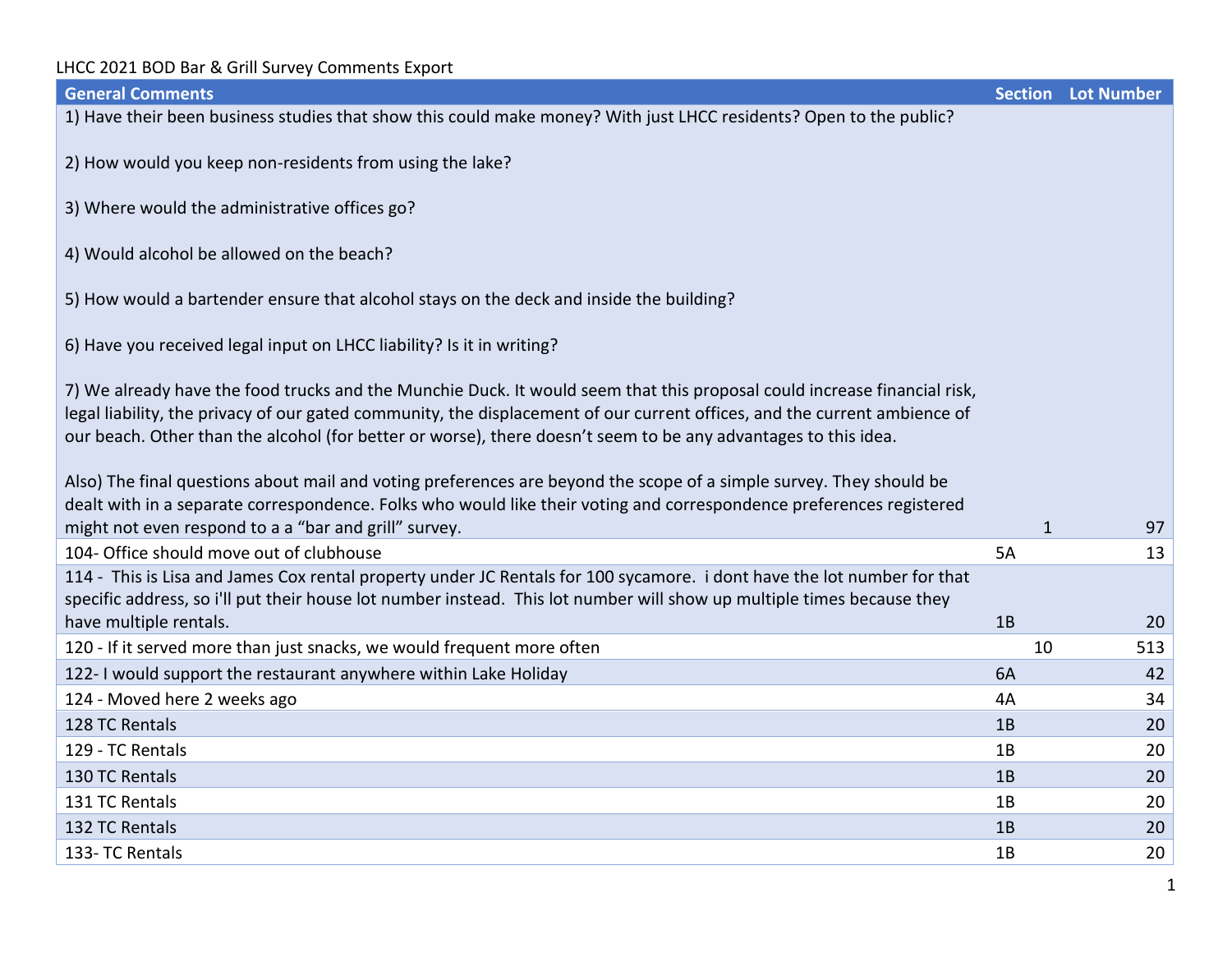| LHCC 2021 BOD Bar & Grill Survey Comments Export                                                                             |           |                |      |
|------------------------------------------------------------------------------------------------------------------------------|-----------|----------------|------|
| 47- I would definitely look forward to it. We usually eat out a lot and it would be very convenient                          |           | 7              | 1144 |
| 50- I think a restaurant in Lake Holiday would be a tremendous asset to the community. We are growing and dont have          |           |                |      |
| many options this far out of town                                                                                            | 3A        |                | 466  |
| 50- I think a restaurant in Lake Holiday would be a tremendous asset to the community. We are growing and dont have          |           |                |      |
| many options this far out of town                                                                                            | 3A        |                | 466  |
| 78- We are in favor of a bar and grill. We feel it would bring a lot to our community, like Lake Frederick.I feel that admin |           |                |      |
| offices should be in another building as they are taking too much community space currently. As a community, we are          |           |                |      |
| expanding and we need to expand our accommodations as well                                                                   |           | 10             | 601  |
| A bar and grill "pub food" isn't ideal; needs family selection like tacos, bbq, Italian, healthy choices, burgers/fries,     |           |                |      |
| desserts, etc. Include Breakfast to go, lunch to go, dinner specials (variety) and takeout. The different food trucks        |           |                |      |
| offered a variety keeping the community interested. Keep the restaurant away from the clubhouse if used by anyone            |           |                |      |
| outside LH. Besides, it won't create enough revenue w/residents alone with same menu. It's too close to Munchie              |           |                |      |
| Duck. They have/had a good thing with changing menu and pizza/other delivery. Restaurant shouldn't compete with              |           |                |      |
| current food choices. The clubhouse is turning into a food pavilion. We like what the MD is doing when open. We love         |           |                |      |
| the different food trucks. If you want a restaurant, then put it on the edge of LH where it's accessible to all and please   |           |                |      |
| don't limit it to "pub food." A family restaurant like Hayfield but with more popular family favorites is what we would      |           |                |      |
| support.                                                                                                                     | <b>8A</b> |                | 158  |
| A Bar will be more trouble than it is worth.                                                                                 |           | $\overline{2}$ | 332  |
| A restaurant is an idea that's been kicked around for years. There's a reason why there are not any restaurants in this      |           |                |      |
| area of the county, they just don't make business sense. But I'd support a restaurant in the area, depending on just         |           |                |      |
| what it is. I certainly don't consider the Munchy Duck anything even close to a restaurant. It's not. It's a snack bar that  |           |                |      |
| reheats frozen food. No fresh food (legally). There was recently a refrigerator out on the patio, locked up. Really? An      |           |                |      |
| example of what happens when you try to put a restaurant into a space not designed for a restaurant. It doesn't look         |           |                |      |
| neat and comes across trashy.                                                                                                |           |                |      |
|                                                                                                                              |           |                |      |
|                                                                                                                              |           |                |      |
| The Clubhouse is a wonderful facility that's perfect the way it is. Our ability to rent it out for private functions is very |           |                |      |
| nice. To have a pseudo-restaurant where the office/deck is? Ridiculous. It would also be trashy. To have a remote            |           |                |      |
| kitchen? What are you going to do when it's raining? Snowing? Blowing? Bring our food in from the parking lot? I'm           |           |                |      |
| not even sure the health department would be okay with that. Not to mention we already have too few parking spaces.          |           |                |      |
| Has anyone even considered parking? As far as this not costing the residents any money, it surely will cost us space at      |           |                |      |
| the Clubhouse. Inside and outside as well as the wear and tear from more people. Who's going to pay for the upkeep,          |           |                |      |
| the new carpet, bathroom cleaning and supplies? Us, the residents? No WAY.                                                   | 3A        |                | 0    |
|                                                                                                                              |           |                |      |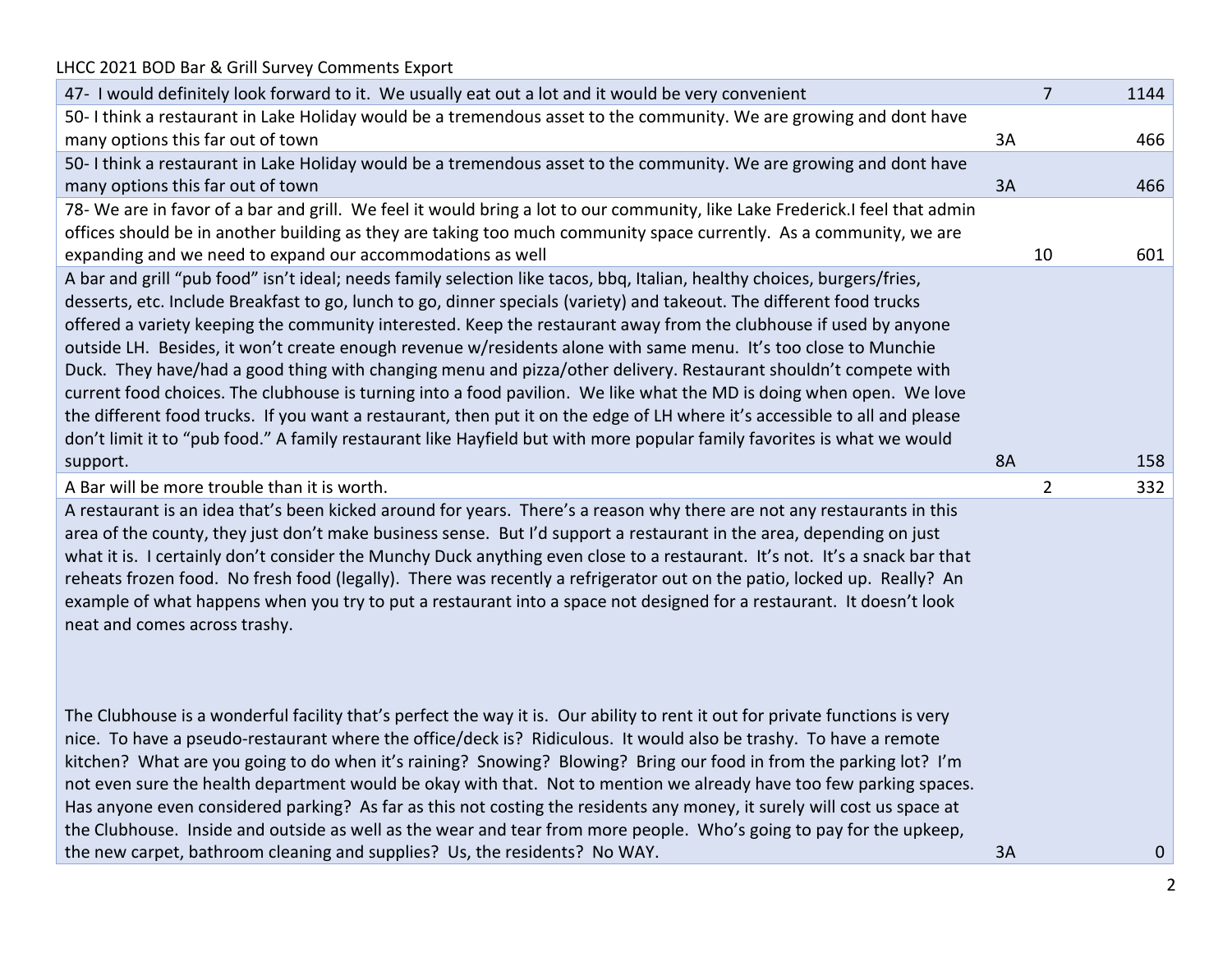We've used the Clubhouse many times for private parties and I guarantee you w/ a pseudo restaurant on the premises it's going to be a crap show. I don't want to have to be shooing people out of my private party, which by the way includes the deck.

They only option I would ever agree to, is for someone to build a new facility where the old White House/Office was and make it accessible to both public and private residents. I guarantee you a private restaurant will not work up here. There's not enough people and the current plan is a dream that will not work out.

While some say there will not be a cost involved, where will our office staff go? Who will pay for the new facility space? The phone lines, internet lines and supporting facilities? We will.

We are trying to do too much into our Clubhouse space. Don't ruin it. Right now it's working, even w/ the snack bar. If someone is serious, give them a cheap lease on land up where the White House used to be…. Then let them finance the full cost of everything else. Not us, the residents.

| Alcohol and boats are not a good mix. Suppose to be no glass bottles on beach in the summer but trash cans are loaded    |    |     |
|--------------------------------------------------------------------------------------------------------------------------|----|-----|
| with them.                                                                                                               | 5А | 28  |
| Alcohol is the biggest concern re: noise, overserving, driving, etc. I think this looks amazing EXCEPT for the alcohol   |    |     |
| element, which I think should be discussed and proposed on its own.                                                      |    | 273 |
| As a rule. I don't go out to a bar and grill to eat and I will not frequent one at Lake Holiday.                         |    | 239 |
| As long as dues do not increase and does not cause additional traffic in our area I am on board. If you permit alcohol I |    |     |
| would recommend redland road because then it opens to people outside of the community to increase revenue as well        |    |     |
| as keeping the alcohol off the beach                                                                                     |    | 60  |
| At current state this proposal sounds premature. If any form of restaurant is created, it needs to be 3-5 star and       |    |     |
| guarantee the service staff is there to be hired. If people wanted to make this open to the public, I don't think the    |    |     |
| account of sewer, water, and road wear has been assessed.                                                                |    | 315 |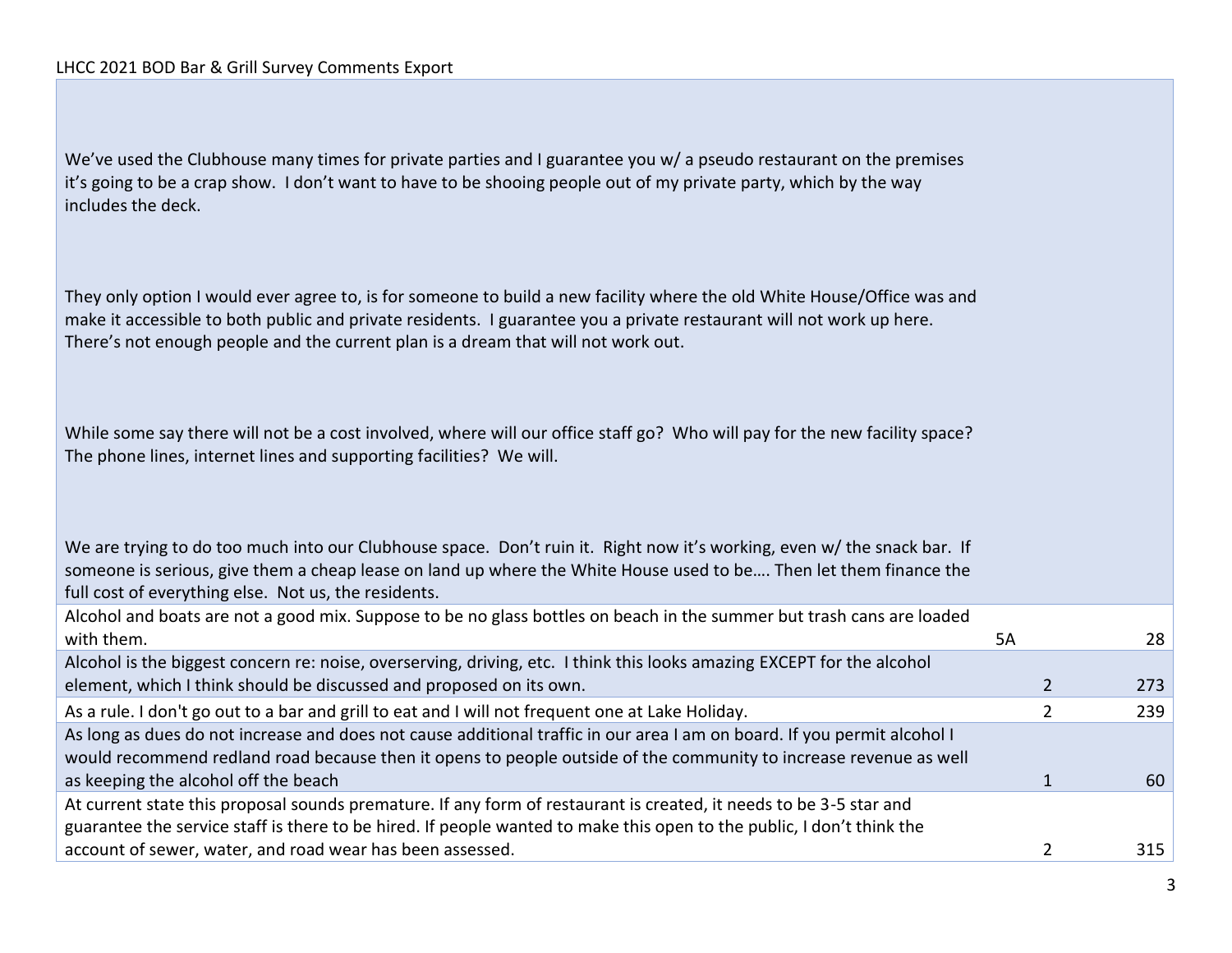| Bad idea.                                                                                                                                                                                                                                     | <b>5A</b> |                | 13          |
|-----------------------------------------------------------------------------------------------------------------------------------------------------------------------------------------------------------------------------------------------|-----------|----------------|-------------|
| bar & grill would be a great addition to LH. All other bar/grill are a half hour away. I would use regularily                                                                                                                                 | 4A        |                | 174         |
| Call it what you want, but this is a proposal for a bar. The food options were initially thrown around as being a step up                                                                                                                     |           |                |             |
| from the Munchie Duck, but pizza and wings are already served at the Munchie Duck. It would not make sense to add                                                                                                                             |           |                |             |
| another restaurant/grill/snack bar just to get a grilled burger. It has also been mentioned that the restaurant cannot                                                                                                                        |           |                |             |
| survive without the alcohol sales, so when you put 2 and 2 together this survery is for putting a bar in the clubhouse.                                                                                                                       |           |                |             |
| I'm all for having a drink with my meal, but again the food options presented don't seem like they are going to draw                                                                                                                          |           |                |             |
| people on their own. This establishment will survive as a place to have a few beers or glasses of wine, and get some bar                                                                                                                      |           |                |             |
| food on the side if you are hungry. Wether or not the association would be liable, there are numerous reasons that a                                                                                                                          |           |                |             |
| bar at the clubhouse is not a good idea - buzzed drivers, narrow/winding/dark roads in a residential area, and noise<br>after dark just to name a few. Just because people already drive and operate boats while drinking currently does not  |           |                |             |
| mean the association should promote it. Obviously there are communities that support these type of establishments,                                                                                                                            |           |                |             |
| but the developements were planned with these restaurants in respect to the surrounding community.                                                                                                                                            |           | $\overline{2}$ | 333         |
| Curious where the office staff would be relocated to                                                                                                                                                                                          |           | $\overline{2}$ | 273         |
|                                                                                                                                                                                                                                               | <b>8A</b> |                | 135         |
| Depending on prices and how well managed.                                                                                                                                                                                                     |           |                |             |
| Dumb idea                                                                                                                                                                                                                                     | 3A        |                | 491         |
| Fantastic idea !                                                                                                                                                                                                                              | 5A        |                | 1246        |
| Frequency of visits would be dependent on the menu. The food mentioned would be popular for many, but some                                                                                                                                    |           |                |             |
| healthier options (salads, grilled chicken) would be appreciated by those who can't eat the mentioned items. As for who                                                                                                                       |           |                |             |
| it is open to, that is hard to answer without some idea of capacity. Obviously, I would love to be able to go and get<br>served and not be shut out by non-residents. However, opening it up to everyone would certainly increase the chances |           |                |             |
| for success. Only allowing guests accompanied by LHCC residents sounds good, and it may be more easily enforced                                                                                                                               |           |                |             |
| indoors, but it isn't enforced at the beach                                                                                                                                                                                                   | 5A        |                | 27          |
| Fuck you and your restaurant. We will never ever done there neither will our friends.                                                                                                                                                         |           | $\mathbf{1}$   | $\mathbf 0$ |
| <b>GET THE RESTAURANT</b>                                                                                                                                                                                                                     |           |                |             |
|                                                                                                                                                                                                                                               |           |                |             |
| <b>EMPLOY RESIDENTS PRIMARILY</b>                                                                                                                                                                                                             |           |                |             |
|                                                                                                                                                                                                                                               |           |                |             |
| ALL THE ALCOHOLS                                                                                                                                                                                                                              | 3A        |                | 308         |
| Great idea                                                                                                                                                                                                                                    |           | $\overline{2}$ | 391         |
| Great idea but not in the administration office.                                                                                                                                                                                              |           |                |             |
|                                                                                                                                                                                                                                               |           |                |             |
|                                                                                                                                                                                                                                               | 6A        |                | 122         |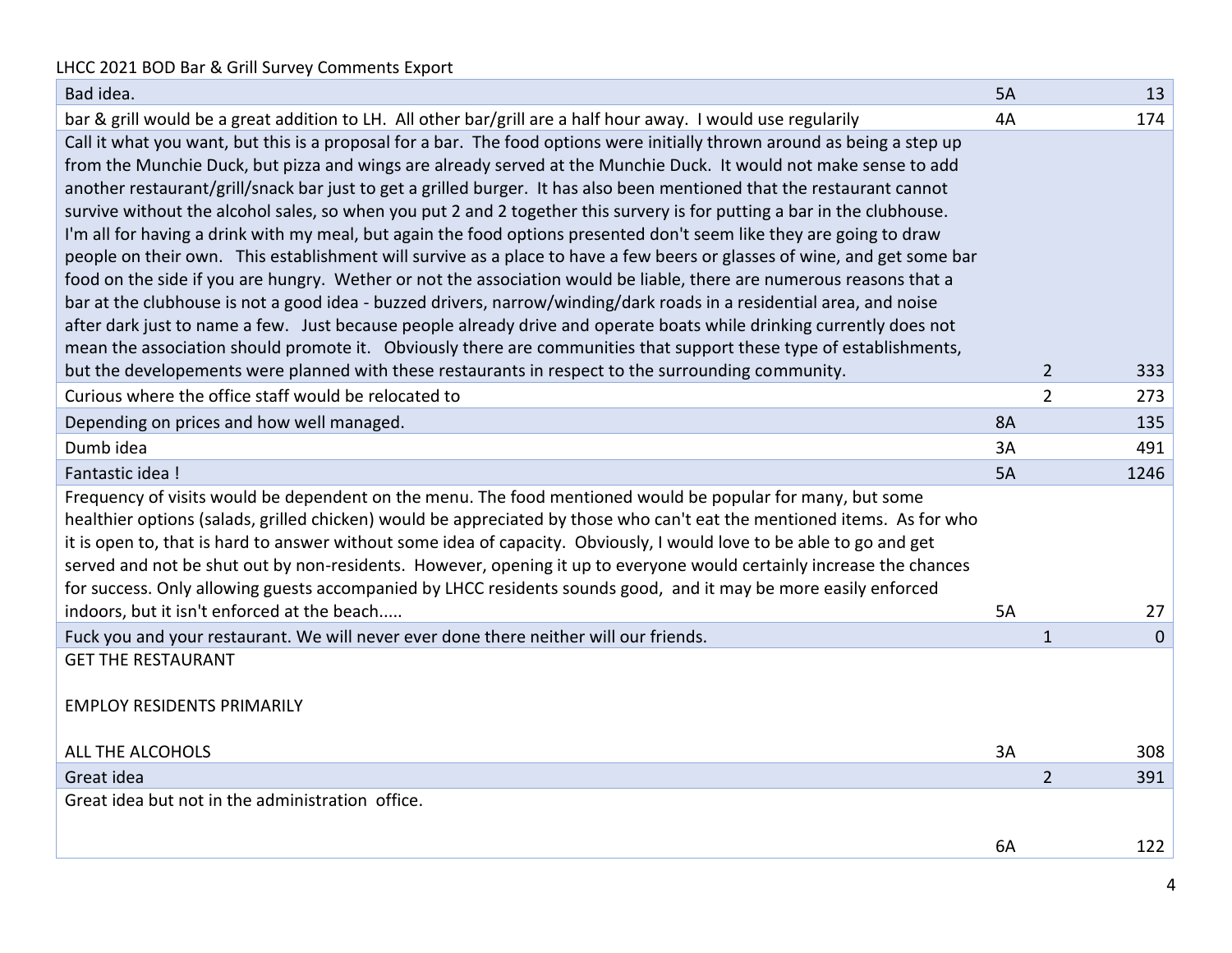Ideal the only way to support such a restaurant is with non-resident support. Redlands road would work with access to non-residents from the road side.

| Great idea. Let's do it.                                                                                                     | 3A | 474                   |
|------------------------------------------------------------------------------------------------------------------------------|----|-----------------------|
| Hard no if the grill will be open to the public. People will say I am going to the grill and go to the lake. Over population |    |                       |
| will become an issue. I have seen people already asking to pay for day passes into lake holiday on Facebook groups           |    | 10<br>583             |
| Hard no if the grill will be open to the public. People will say I am going to the grill and go to the lake. Over population |    |                       |
| will become an issue. I have seen people already asking to pay for day passes into lake holiday on Facebook groups           |    | 10<br>583             |
| Have enough drinks on the lake we dont need more                                                                             |    |                       |
|                                                                                                                              |    |                       |
|                                                                                                                              |    |                       |
| Too much liabilty                                                                                                            | 4B | 1                     |
| have lived here for the peace and quiet,  if i wanna go out to eat i'll go OUT to eat its not wanted nor needed  next        |    |                       |
| the "bar and grill" will want music ,,,then itll be live music outside on friday nites,,,then,,,,ENUFF                       |    | 121<br>$\mathbf{1}$   |
| I am not interested in having a bar and grill or a restaurant in our gated community.                                        |    | 106<br>1              |
| I believe this is a bad idea                                                                                                 |    |                       |
|                                                                                                                              |    |                       |
| To say this will not cost the residents anything is absurd and to say there is no disruption to the club house is also       |    |                       |
| absurd                                                                                                                       |    | $\overline{2}$<br>408 |
| I cannot impress upon you how decidedly negative I am about moving the office staff from their current location. Unless      |    |                       |
| you know something I do not knowif you move the staff, it will be necessary to construct a new office building               |    |                       |
| which we obviously don't need. Build reserves, rebate dues, upgrade equipmentyou don't have to spend money                   |    |                       |
| just because you have it.                                                                                                    |    |                       |
|                                                                                                                              |    |                       |
|                                                                                                                              |    |                       |
| I trust these comments are helpful                                                                                           | 4A | 69                    |
| I cannot impress upon you how decidedly negative I am about moving the office staff from their current location. Unless      |    |                       |
| you know something I do not knowif you move the staff, it will be necessary to construct a new office building               |    |                       |
| which we obviously don't need. Build reserves, rebate dues, upgrade equipmentyou don't have to spend money                   |    |                       |
| just because you have it.                                                                                                    |    |                       |
|                                                                                                                              |    |                       |
|                                                                                                                              | 4A | 69                    |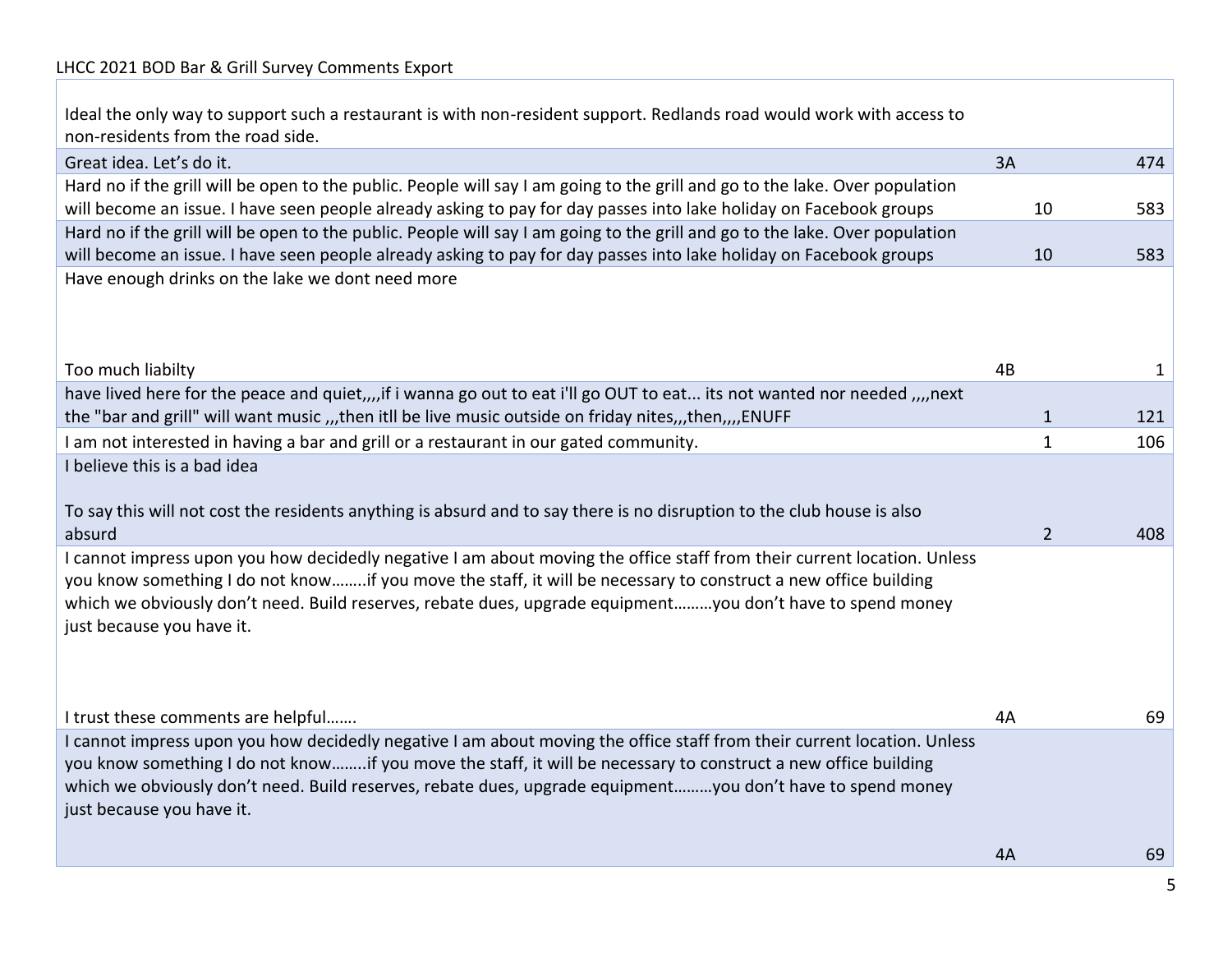| I trust these comments are helpful                                                                                          |           |                |      |
|-----------------------------------------------------------------------------------------------------------------------------|-----------|----------------|------|
| I do not agree with the idea to have a bar in LH, Enough with all the crazy who's driving around. We are making our         |           |                |      |
| families and children unsafe, We have very narrow ways and we can't handle it The safety of all the neighbors will always   |           |                |      |
| be at risk, Especially because of our children, we live here because we believe that it is a safe place for them. Right now |           |                |      |
| LH has security problems and the place has not yet been drunk. we live families with children in this place and we          |           |                |      |
| should think Our streets are not a good combination to receive alcoholics                                                   | 3A        |                | 475  |
| I DO NOT support a bar and grill on the property of LH at all.                                                              |           |                |      |
|                                                                                                                             |           |                |      |
| Moreover, I am concerned about the validity of this survey. How is this survey even valid? With being given out at          |           |                |      |
| Fallfest and going door to door? Results could be skewed, only going to those people that would agree with the              |           |                |      |
| bar/grill? Surveys could be lost, changed, thrown away, if the responses were not what some of the proponents               |           |                |      |
| wanted.                                                                                                                     | 4A        |                | 233  |
| I do not support a restaurant or any private bussiness to be in the clubhouse. I do not support the office to be moved. I   |           |                |      |
| want the outside deck tables to be used and open to all residents at all times.                                             | 1B        |                | 6    |
| I do not support the use of our clubhouse space for a bar and grill. I do not believe that the proposed plan would          |           |                |      |
| enhance the Clubhouse facility. Our office should not be relocated for this commercial venture. In fact, if such an         |           |                |      |
| establishment were to be located at our clubhouse, I believe that the Association should be compensated with                |           |                |      |
| substantial rental payments, and funds provided by the investors to build a new office facility.                            |           |                |      |
| Comments about liability are misleading. Our Association is morally, and I believe financially, responsible for any         |           |                |      |
| adverse consequences of allowing alcohol service, including on our private roads and lake.                                  |           |                |      |
|                                                                                                                             |           |                |      |
| I would support a nice family-friendly restaurant near by, but not on the Clubhouse property, and not implicitly or         |           |                |      |
| explicitly supported by our Association.                                                                                    | 3A        |                | 484  |
| I do support the food carts coming in, but do not support a bar and grill at the clubhouse or anywhere in the               |           |                |      |
| community. I suggest that an investor look outside the community maybe next to Shawnee Springs Marketwould get              |           |                |      |
| some good traffic there for sure.                                                                                           | 8A        |                | 104  |
| I don't know my section # or lot #. And my information doesn't pull up in the LHCC directory.                               |           |                |      |
|                                                                                                                             |           |                |      |
|                                                                                                                             |           |                |      |
|                                                                                                                             |           |                |      |
| It's 207 Laurel Drive.                                                                                                      | <b>8A</b> |                | 1000 |
| I doubt there would be enough consistent patronage to offset the cost of the bar & grill.                                   |           | $\overline{2}$ | 259  |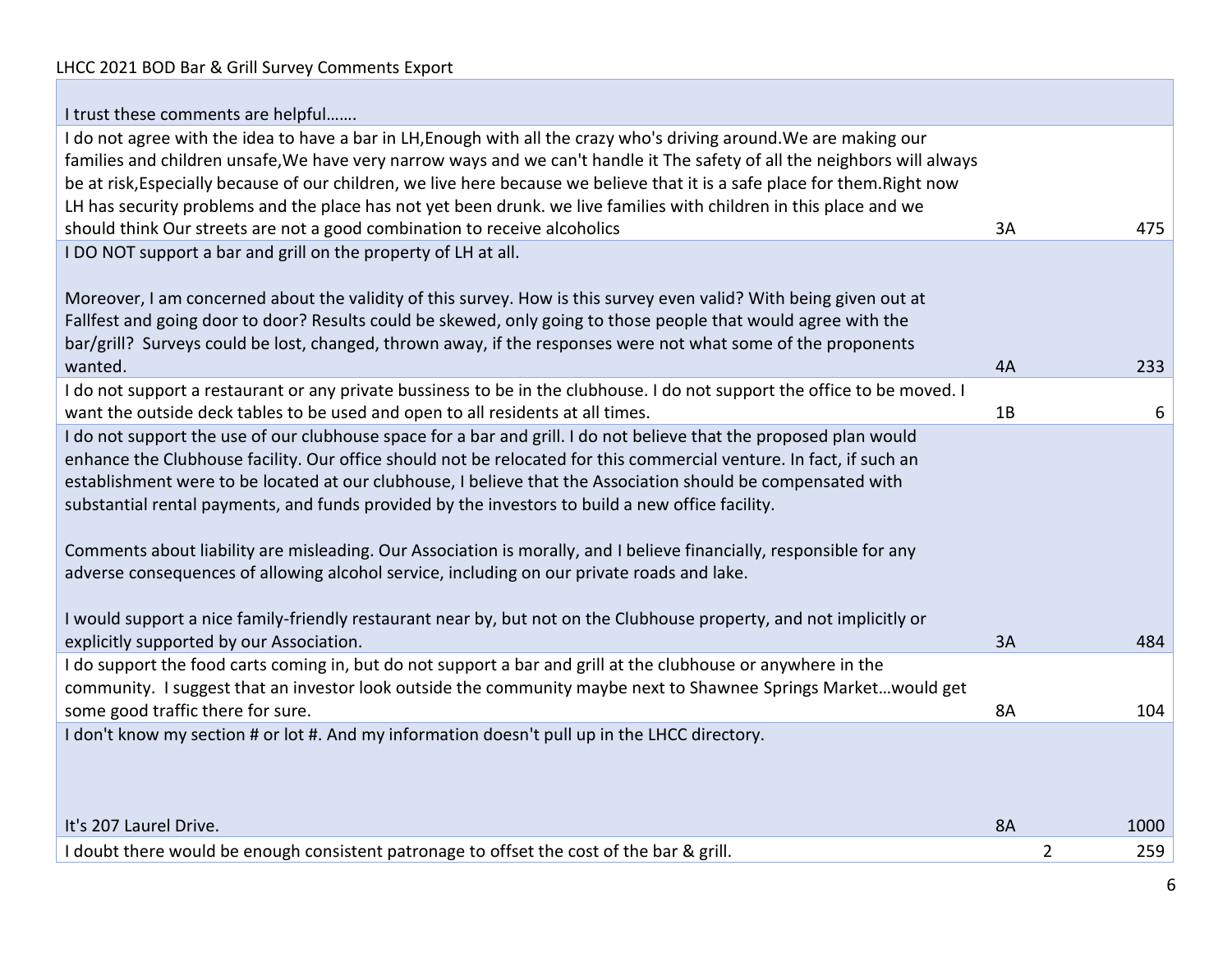| I feel any type of bar and grill with a view of the lake would be a great addition to the community.                           | 3A             | 536 |
|--------------------------------------------------------------------------------------------------------------------------------|----------------|-----|
| I like the idea of a small café that can serve anything but alcohol. I'm not opposed to drinking beer and wine, etc, but       |                |     |
| I'm afraid that a full bar could get out of hand and set a poor example for our young ones in this currently beautiful,        |                |     |
| family-oriented community. So, while I'm in favor of a coffee shop / café I don't like the idea of a bar included in the       |                |     |
| picture, especially near the lake. I would like to see a restaurant just outside this development on Redland Rd and there      |                |     |
| I don't mind having a Bar & Grill, though I'd prefer a Perkins or Cracker Barrel style.                                        | 1A             | 316 |
| I only favor having a bar and grill if an office continues to be maintained somewhere in the clubhouse.                        |                |     |
| If alcohol is served at the bar and grill, I prefer that it be only wine and beer, not liquor.                                 |                |     |
| (Regarding property ownership in the questions below, we own three properties in Lake Holiday - two building lots and          |                |     |
| a house that we rent to long-term tenants.)                                                                                    | $\overline{2}$ | 305 |
| I only support a bar and grill if it does not, at any time, increase HOA fees or any other fees to support this bar and grill. |                |     |
| Taking over the office space then establishes a need for a new "office space" of which I also do not support and do not        |                |     |
| want HOA fees, or "emergency fees" to support or increase. This needs to be a private venture supported by private             |                |     |
| investors. Lake Holiday members will then support the bar and grill through patronizing the business solely.                   | $\overline{2}$ | 341 |
| I spent 40 years in the restaurant business as an executive chef and the last 25 years as a General Manager. I can't tell      |                |     |
| you how strongly I feel about NOT having this anywhere at Lake Holiday. The financial aspects do not work. There is            |                |     |
| not a large enough pool of people who would use it regularly enough to make it viable, and admitting customers from            |                |     |
| outside Lake Holiday is really not an option on many levels and has obvious issues for everyone. if you did so you might       |                |     |
| as well do away with the gate and open up the whole community. You would need a REAL business plan from a REAL                 |                |     |
| restaurant sub-contracting company that could objectively look at the situation (I can provide some names). I am               |                |     |
| certain at that time you would find that it is a financial black hole. What would daily sales look like - what are the social  |                |     |
| issues with serving alcohol in the community and are we ready to pay a monthly fee to support this type of operation? I        |                |     |
| assure you that all other communities with restaurants charge a monthly fee from all of their members unless they have         |                |     |
| many thousands of people in the community and even then they have minimum use rules - meaning that you pay like                |                |     |
| 75.00/month or spend a least that much monthly I can't be at your meeting on 11/17 (am working) but please contact             |                |     |
| me at 540.486.6675-thanks Chris Willey-I will attempt to go to future meetings of your committee. My wife Jeannine             |                |     |
| may attend tomorrow for me as well.                                                                                            | $\overline{2}$ | 202 |
| I support the bar and grill proposal but not the mobile kitchen. If you're going to do it then do it right and have a true     |                |     |
| dedicated kitchen on site that can evolve the menu as the place becomes profitable.                                            | 10             | 593 |
| I think a restaurant would be great to have but only if it would not increase our dues or assessments.                         | 1              | 93  |
| I think another area in the clubhouse should be used not the current administrative office.                                    | 3A             | 496 |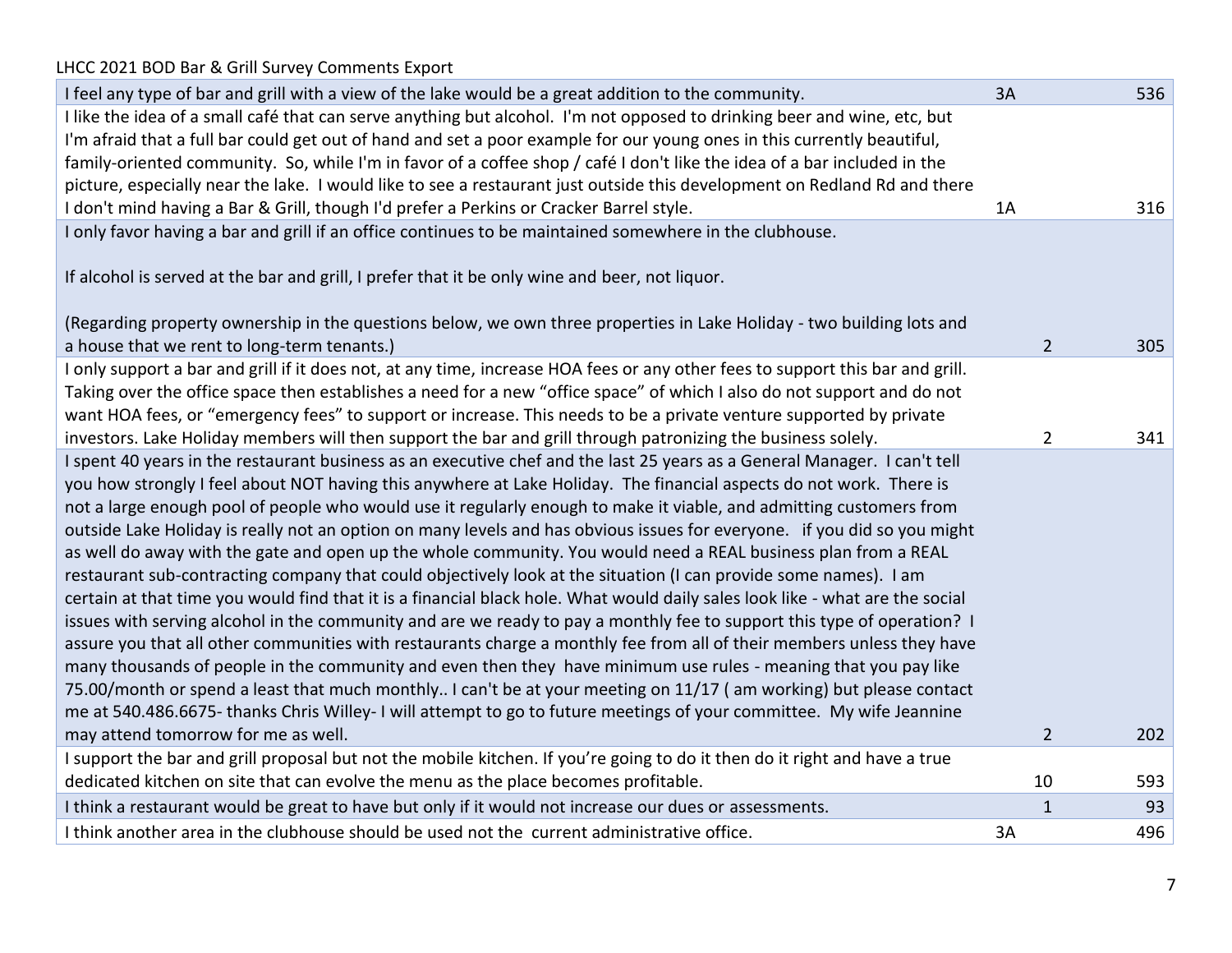| I think any type of restaurant should support itself by the revenues and not be subsidized by the community. I am only<br>in favor of non LH residents if their access is limited to the restaurant and parking lot. I would hope the menu would be<br>freshly made and a few better quality items than just bland or fried pub food I we would not visit, even if in the |           |                |            |
|---------------------------------------------------------------------------------------------------------------------------------------------------------------------------------------------------------------------------------------------------------------------------------------------------------------------------------------------------------------------------|-----------|----------------|------------|
| community, if the food was just basic and service was mediocre.                                                                                                                                                                                                                                                                                                           | 4A        |                | 130        |
| I think having it on Redland depending on if before gate allows non residents without concern of non Residents staying                                                                                                                                                                                                                                                    |           |                |            |
| in the community after eating. I think having open to non residents increase chance of staying in business with more                                                                                                                                                                                                                                                      |           |                |            |
| customers.                                                                                                                                                                                                                                                                                                                                                                | 5B        |                | 1215       |
| I think in order for a restaurant as such to be sustainable, non resident patronage is necessary. And to make that                                                                                                                                                                                                                                                        |           |                |            |
| option viable, a Redland Road location would be necessary.                                                                                                                                                                                                                                                                                                                | 1B        |                | 4          |
| I think it would be a great addition to LH. There are so many limitations on food out our way.                                                                                                                                                                                                                                                                            |           |                |            |
|                                                                                                                                                                                                                                                                                                                                                                           |           |                |            |
| I don't think it should be open to the public but I do think invited/signed in guests would be fine. I would love to have                                                                                                                                                                                                                                                 |           |                |            |
| my parents attend with us when we would go.                                                                                                                                                                                                                                                                                                                               | 6A        |                | 180        |
| I THINK THAT THE CLUB HOUSE SHOULD not BE USED FOR THIS PURPOSE WHATSOEVER AS IT WILL PINHOLE THE SPACE                                                                                                                                                                                                                                                                   |           |                |            |
| FOR A PURPOSE AND TAKE AWAYF ROM THE "MULTI-PURPOSE" NATURE OF THE BUILDING.                                                                                                                                                                                                                                                                                              |           |                |            |
|                                                                                                                                                                                                                                                                                                                                                                           |           |                |            |
|                                                                                                                                                                                                                                                                                                                                                                           |           |                |            |
|                                                                                                                                                                                                                                                                                                                                                                           |           |                |            |
| I AM ALSO AGAINST RELOCATING THE OFFICE STAFF. THE CLUB HOUSE IS A SUITABLE WORKING ENVIRONMENT FOR                                                                                                                                                                                                                                                                       |           |                |            |
| THEM AND IT IS CENTRALLY LOCATED WITHIN THE COMMUNITY.                                                                                                                                                                                                                                                                                                                    |           | $\overline{2}$ | 216        |
| I think this is a bad idea all the way around. If people want food then the association should allow deliveries again at the                                                                                                                                                                                                                                              |           |                |            |
| front gate or bus stop.                                                                                                                                                                                                                                                                                                                                                   |           | $\overline{2}$ | 191        |
| I think this is a bad idea all the way around. If people want food then the association should allow deliveries again at the                                                                                                                                                                                                                                              |           |                |            |
| front gate or bus stop.                                                                                                                                                                                                                                                                                                                                                   |           | $\overline{2}$ | 191        |
| I think this would be an amazing all season addition to lake holiday! We need a great chef!!                                                                                                                                                                                                                                                                              |           | $\overline{2}$ | 380        |
| I think we should look into allowing use of the kitchen if not being utilized by other membership or partial usage is                                                                                                                                                                                                                                                     |           |                |            |
| available. Thanks!                                                                                                                                                                                                                                                                                                                                                        |           | $\overline{2}$ | 298        |
| I would also support take-out service from a new bar & grill.                                                                                                                                                                                                                                                                                                             | <b>8A</b> |                | 50         |
| I would be fine with the location within the clubhouse, but I would prefer and be more likely to use a restaurant or bar                                                                                                                                                                                                                                                  |           |                |            |
| & grill with a full permanent restaurant quality kitchen that offers more than pizza, burgers, and wings. Frequency of                                                                                                                                                                                                                                                    |           |                |            |
| patronization would depend on business hours as well as the variety and quality of food served. If it's just greasy bar                                                                                                                                                                                                                                                   |           |                |            |
| food, I would be unlikely to dine there often. If the location was on Redland, with a parking lot/entrance outside of the                                                                                                                                                                                                                                                 |           |                |            |
|                                                                                                                                                                                                                                                                                                                                                                           |           |                |            |
|                                                                                                                                                                                                                                                                                                                                                                           |           |                |            |
| community it would allow non-residents to be able to patronize which would increase the likelihood of viability.<br>I would frequent a bar and grill in the warm months more often than in the cold months.                                                                                                                                                               | 5A        | 10             | 540<br>155 |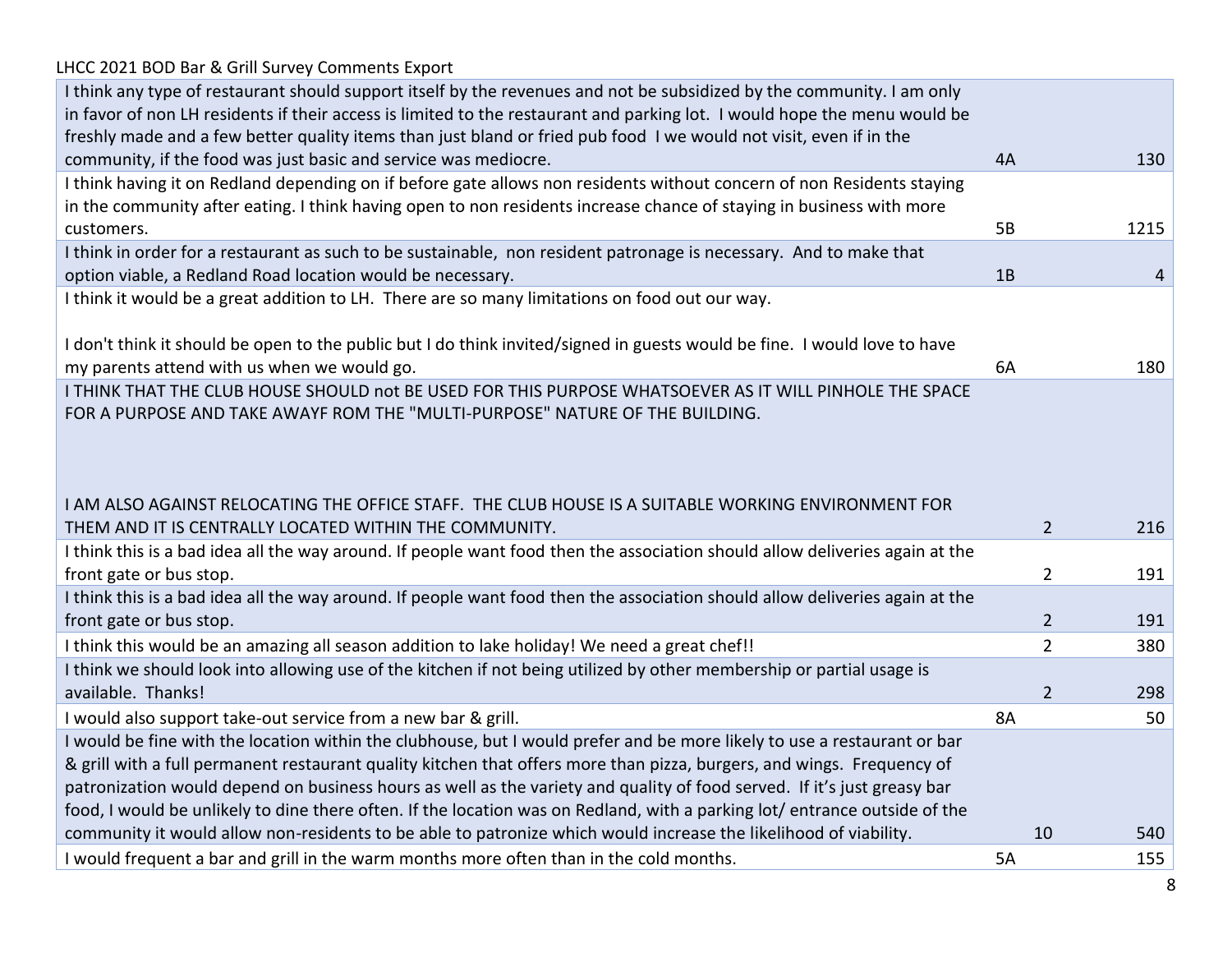I would like to take this opportunity to oppose the idea of a restaurant on the community grounds.

The people that want a restaurant are not looking at the key issues. They spread the great idea of sitting on the patio and enjoying a glass of wine. The image in the mind is a good one. And as a Business Development professional I realize that they are selling the sizzle, not the steak. I would like to know more about the finances. The pro group has stated that they don't think that it is financially feasible to build a new building. And I agree with that but their solution is for us to "give" them valuable space for their business. They want us to "give" them prime space for a business (the current office, the deck, and kitchen space in the parking lot areas). If they want to use that space it should be leased from the HOA at comparable commercial rates, not "cost "or free. Current Commercial rates are \$7-15 per sqft/year. And it should be a full lease rate, not just the hours or days that they want to be open. If they want to be open only on the weekends they don't pay a discounted rate. Is the restaurant going to be part of the HOA? If so will it be a for-profit or nonprofit entity? If it is a nonprofit then it does not matter if there is alcohol as it does not need to make a profit but they can't sell their idea without it. If the business cannot be successful without the support of the community beyond patronage and needs real estate, financing, or the need for alcohol, then the business model is too much of a risk. They also do not take into account the operations costs to the community. What restrooms will they use and how will they be stocked and cleaned? Who pays for the utilities or how is the bill split? Will they use the guest WiFi for business? How will the supply trucks get through security and traverse the narrow roads to the clubhouse? How will the restaurant impact functions that happen at the clubhouse? I would hate to have a wedding or meeting going on while there are other people wandering around and interfering with the noise of occupation of space. Where is this ghost kitchen going to be placed and what is the impact on the community aesthetics and foot traffic while in operation? And what will happen to it if the enterprise fails? How much of the profits will be redirected to the HOA in lieu of lease? Does the HOA want to be a landlord to a commercial operation? How about the trash situation? Will there need to be another dumpster full of restaurant waste? I am sure the raccoons and opossum would love that, not to mention the bear.

How would this impact the Munchie Duck and why not just expand that with some seating upstairs and a Liquor license there? What about just adding an augmented Food truck schedule to add to that? What about adding infrastructure for the Trucks? This should be done anyway so we don't have the groan of generators all weekend impacting the beach and lake common areas. 4A 128

I would support a bar and grill at LH but, would prefer it not being at the Beach… living just a few houses away, we already have increased traffic because of the beach and the boat launch and couldn't imagine the traffic and parking if there was a restaurant as well.

3A 487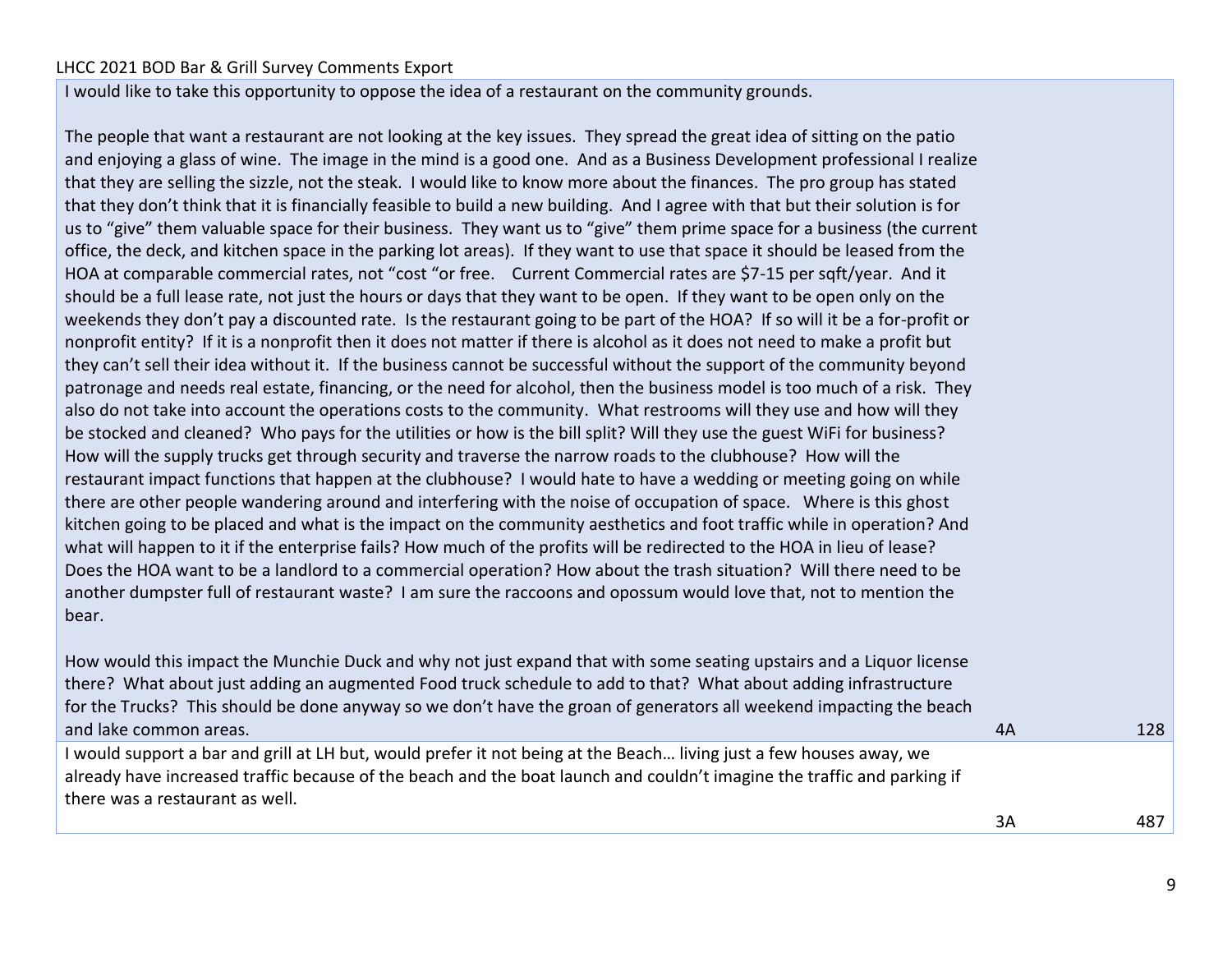# LHCC 2021 BOD Bar & Grill Survey Comments Export Having a location on Redland would pull some of the traffic away from the beach and would allow for "outside" diners support the restaurant as well I would support a bar and grill if it provided good food and varied its offerings at least quarterly. 4A 206 I would support a professionally managed bar and grill run by an experienced restaurateur. Slow service, unpredictable hours, and inconsistent quality would cause it to lose business quickly. For a bar and grill to be successful, it needs to be well advertised, have a website, standard menu, maintain regular posted hours, and hire professional staff. This should not be someone's first restaurant or business venture. If so, it will be doomed to fail. The site, a gated community, includes a host of challenges to run a profitable business so a seasoned professional must be sought to run this business. 5B 58 1231 I would support having a restaurant at the clubhouse if there was no assessment or increase in HOA dues! I would support a restaurant that were for Lake holiday residents and their guests only if it was going to be at the clubhouse with or within our community Gates! If the location of the restaurant is on Redland Road, then it could be open for public 2 201 I'm not sure as to where it should be located in the two questions above. 1 101 101 I'm open on the location but the clubhouse area would be great for the boaters on the lake. Another location would be near the bus stop area where the old office was. That would be prime for non residence as well without going through the gates. This would be a win win for everyone in our community and for Cross Junction residence. 3A 507 I've received lots of feedback they don't want a bar and grill in the Clubhouse. If one were to be built, to do it on Redland Rd. However, I want to add I personally don't eat out most times and therefore, would only frequent the establishment when friends would request it.  $\qquad \qquad \qquad \text{4B} \qquad \qquad \text{4B}$ I'm very excited about this idea! A state of the control of the control of the control of the control of the control of the control of the control of the control of the control of the control of the control of the control If a separate entrance was developed with access only to restaurant- then I would support non residents without residents. No to use of clubhouse as a restaurant beyond the current site  $\sim$  2 161 If anyone answered NO for the first question, there should be NA (not applicable) options available for other survey questions. General comments on the restaurant: We would like to see a restaurant associated with the community, but certainly not in the clubhouse. 18 10 10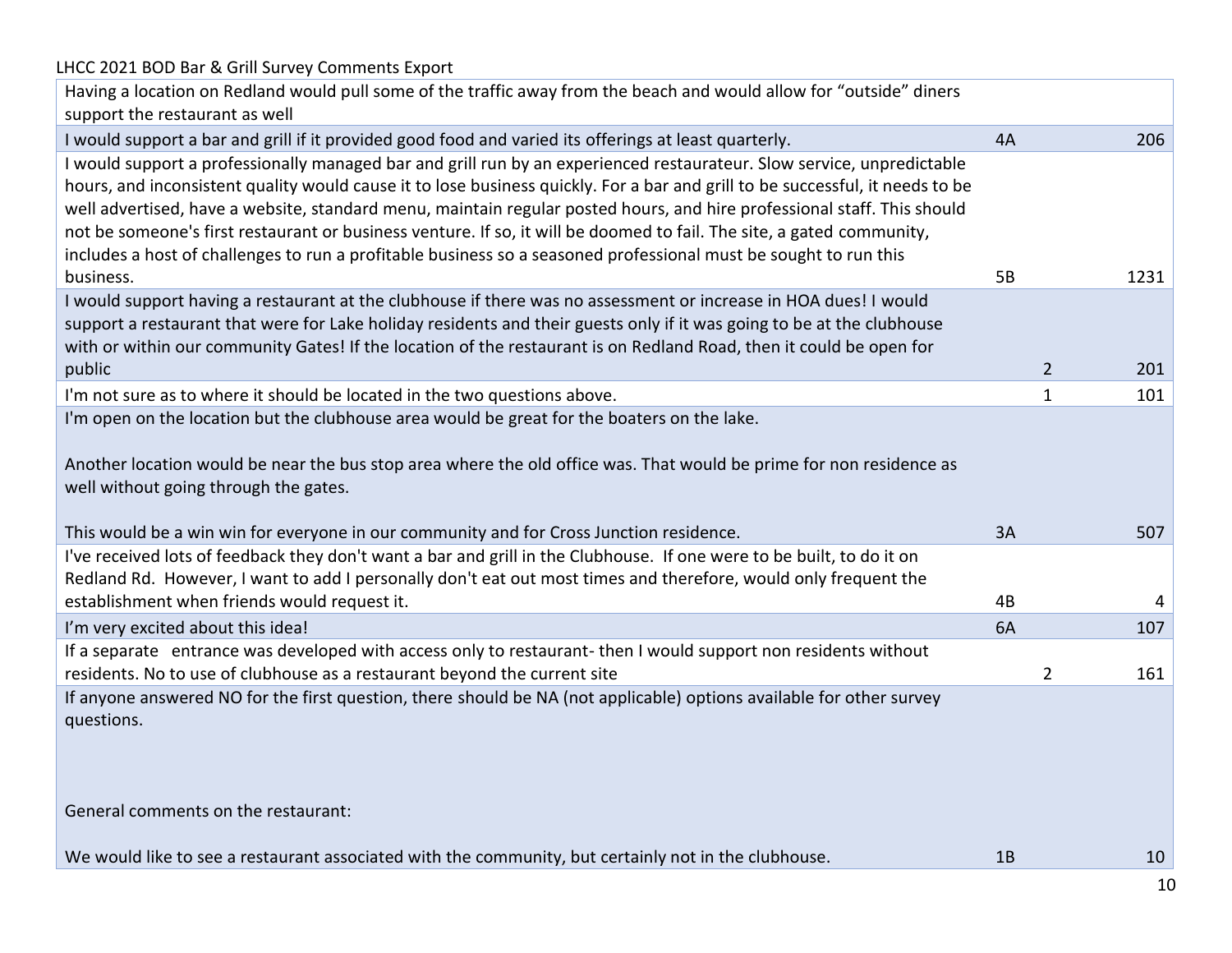| In our view, the best short-term solution would be to build a food-truck parking lot somewhere                         |    |                |     |
|------------------------------------------------------------------------------------------------------------------------|----|----------------|-----|
| out in the community property (maybe Section 8) overlooking the lake as part of a park-like                            |    |                |     |
| atmosphere with picnic tables, etc. If state laws permit it, the community could even allow limited                    |    |                |     |
| alcoholic beverages (e.g beer and wine) to be sold through the food trucks. We could also build                        |    |                |     |
| a small pavilion or something that looks like a Tiki Bar                                                               |    |                |     |
| In our view, the best long-term solution is to work with Shawnee Springs to try to bring a full                        |    |                |     |
| sit-down restaurant/bar etc. either to Lake Holiday or the town of Cross Junction. There are multiple                  |    |                |     |
| sites that could be considered including where the old LH office stood or where the Redland Outreach                   |    |                |     |
| center now stands (assuming it can be re-located).                                                                     |    |                |     |
| In every case, a business plan should be a first step to show that the business aspects are viable.                    |    |                |     |
| Several business planning software sites have samples (including restaurants) that can be used as                      |    |                |     |
| starting points. Here is one business planning site:                                                                   |    |                |     |
| https://www.liveplan.com/features                                                                                      |    |                |     |
| If it does open it should be a home owner not a renter. Home owners have more to lose then a renters. I don't think    |    |                |     |
| tearing up the clubhouse is worth it.                                                                                  |    | 1              | 143 |
| If it would be more sustainable to have the restaurant/bar at a neutral location so outsiders could enter without      |    |                |     |
| entering the community I'd love that as well!                                                                          |    | $\overline{2}$ | 174 |
| If it's not broke don't fix it. Things are perfect and better than ever in LH. Why would you attempt to change things. | 1A |                | 96  |
| If on redland road, the community could use without needing a resident. And access way just to the restaurant could    |    |                |     |
| allow them to park, but not accesa the lake. Having a restaurant wevsite with hours and a set menu would be ideal. I   |    | 1              | 36  |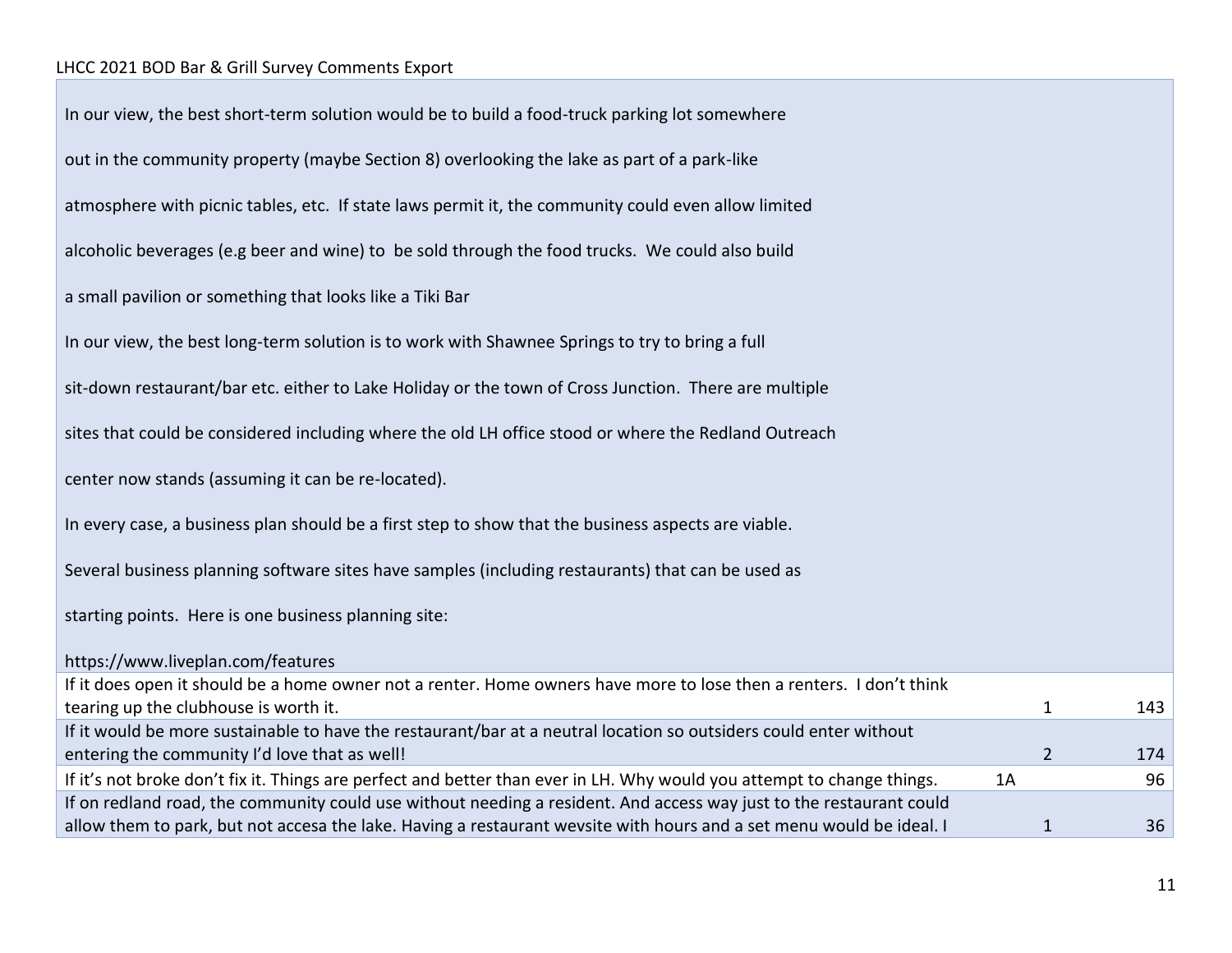| LHCC 2021 BOD Bar & Grill Survey Comments Export                                                                                                                                                                                                                                                                                                                                                                                                                                                                                                                                                          |    |              |     |
|-----------------------------------------------------------------------------------------------------------------------------------------------------------------------------------------------------------------------------------------------------------------------------------------------------------------------------------------------------------------------------------------------------------------------------------------------------------------------------------------------------------------------------------------------------------------------------------------------------------|----|--------------|-----|
| feel like i never know if the munchy duck is open without asking on facebook, and i see pictures of their food on                                                                                                                                                                                                                                                                                                                                                                                                                                                                                         |    |              |     |
| facebook that then i don't see on the menu when i go.                                                                                                                                                                                                                                                                                                                                                                                                                                                                                                                                                     |    |              |     |
| If the location is at Redland Rd I think it would be alright to be open to the public as long as gated area is still protected.                                                                                                                                                                                                                                                                                                                                                                                                                                                                           |    |              |     |
| If the location is the clubhouse it should be for owners and guests only.                                                                                                                                                                                                                                                                                                                                                                                                                                                                                                                                 |    | $\mathbf{1}$ | 117 |
| If the menu is only pub food without a revolving change in menu, I don't think this will be successful. There are just so                                                                                                                                                                                                                                                                                                                                                                                                                                                                                 |    |              |     |
| many times one could eat the same type of food. Not sure if this could work.                                                                                                                                                                                                                                                                                                                                                                                                                                                                                                                              |    | 10           | 603 |
| Im a bit apprehensive about the aspect of the administrative staff. The decision should really be vetted through the                                                                                                                                                                                                                                                                                                                                                                                                                                                                                      |    |              |     |
| admin office personnel. Im a bit concerned with the potential disruptiveness of the other clubhouse activities.                                                                                                                                                                                                                                                                                                                                                                                                                                                                                           |    | 10           | 500 |
| It is important to note that all answers are tied together. My support for such a facility being open to everyone is<br>connected directly to my support for its location being on Redland Road. I am quite content with the current amount of<br>traffic experienced within the boundaries of the Lake Holiday community. I would however, be glad to see a brick and<br>mortar facility established that could offer a true atmosphere and the convenience of a short drive.<br>On the other hand, an option exercised in the clubhouse attempting to utilize a taco truck with a Rocky Mountain cooler |    |              |     |
| would be some half-stepping joke that I would never try to support and ultimately be, in my ever so humble opinion, an                                                                                                                                                                                                                                                                                                                                                                                                                                                                                    |    |              |     |
| immediate failure.                                                                                                                                                                                                                                                                                                                                                                                                                                                                                                                                                                                        |    | 10           | 501 |
| It sounds so convenient!                                                                                                                                                                                                                                                                                                                                                                                                                                                                                                                                                                                  | 3A |              | 458 |
| It would be lovely to have a Bar and Grill closer to Lake Holiday - you need to drive ~20 minutes to sit down anywhere in<br>the area. I worry that like the Golf Course, a closed community cannot support something like a Bar and Grill and<br>therefore it needs to be at Redland Road so it is accessible for non residents to be potentially viable. It might be best to<br>try to attract a restaurant on 522 close to the lake (i.e. across from Shawney's).                                                                                                                                      |    |              |     |
| If the decision is to open a bar and grill for residents only, perhaps buying a property overlooking the lake but not<br>necessarily Lakefront would be the least disruptive to rentals or uses of the clubhouse for events. If using the current<br>office space, we would need somewhere for offices - either in the clubhouse (downstairs?) or buying a house / property<br>from which to hold the offices.                                                                                                                                                                                            | 3A |              | 435 |
| It would be nice to just allow LH residents and their guests, but not sure a restaurant would survive - I hope it works out!                                                                                                                                                                                                                                                                                                                                                                                                                                                                              |    |              |     |
|                                                                                                                                                                                                                                                                                                                                                                                                                                                                                                                                                                                                           |    |              |     |
| Thanks                                                                                                                                                                                                                                                                                                                                                                                                                                                                                                                                                                                                    | 3A |              | 38  |
|                                                                                                                                                                                                                                                                                                                                                                                                                                                                                                                                                                                                           |    |              |     |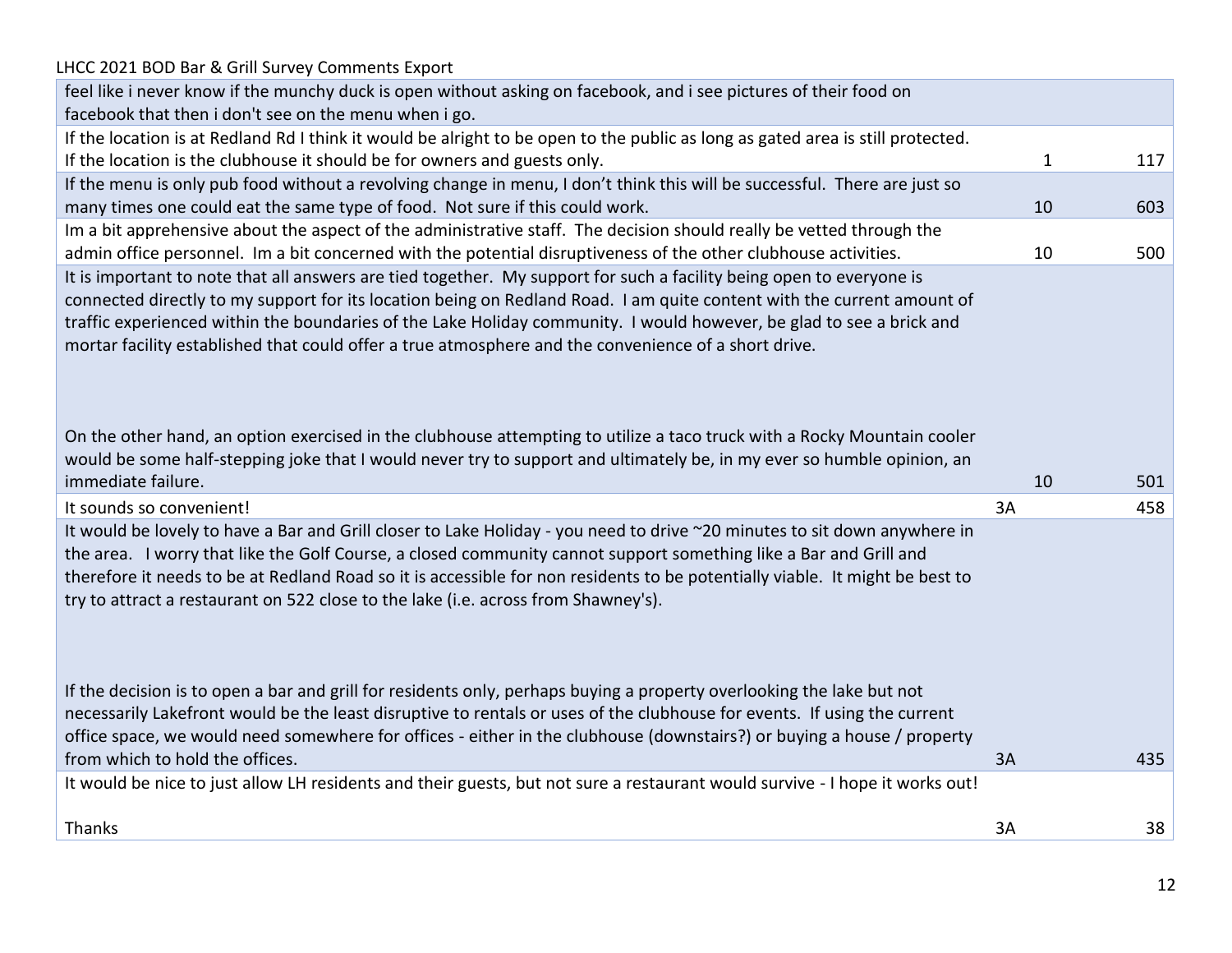| It would be nice to just allow LH residents and their guests, but not sure a restaurant would survive - I hope it works out! |  |
|------------------------------------------------------------------------------------------------------------------------------|--|
|------------------------------------------------------------------------------------------------------------------------------|--|

| <b>Thanks</b>                                                                                                                | 3A             | 38   |
|------------------------------------------------------------------------------------------------------------------------------|----------------|------|
| It would only work if it was out by Redland Rd or it will fail, Look at the Snack Shack and Muchie Duck Oh why is there      |                |      |
| now place out on Rt 522 because it would fail                                                                                | $\mathbf{1}$   | 148  |
| It's very important the bar and grill isn't open to the public! That would open our lake to the public and be a zoo. At lake |                |      |
| Frederick for example you just say you're going to the restaurant and they let you in to go anywhere. People Will say        |                |      |
| going to the grill and really go to the lake. People are already asking to pay for day passes on Facebook groups for lake    |                |      |
| holiday.                                                                                                                     | 10             | 583  |
| It's very important the bar and grill isn't open to the public! That would open our lake to the public and be a zoo. At lake |                |      |
| Frederick for example you just say you're going to the restaurant and they let you in to go anywhere. People Will say        |                |      |
| going to the grill and really go to the lake. People are already asking to pay for day passes on Facebook groups for lake    |                |      |
| holiday.                                                                                                                     | 10             | 583  |
| Lake Holiday needs less activity not more                                                                                    | 6B             | 18   |
| Last time someone stopped by about this restaurant it seemed like it was a glorified food truck. Why not prevent all         |                |      |
| these gyrations and just contract for a weekend food truck? We can bring our own alcohol.                                    | 7              | 1166 |
| Less is more!! Leave the Club House alone!! It's for the use of LHCC Members and there family.                               |                |      |
|                                                                                                                              |                |      |
|                                                                                                                              |                |      |
|                                                                                                                              |                |      |
| There would be a bartender who would ensure alcohol was not taken off the premises!!                                         |                |      |
|                                                                                                                              |                |      |
| ARE YOU KIDDING ME!! THAT WOULD BE IMPOSSIBLE!!                                                                              | $\overline{2}$ | 170  |
| LHCC would have costs of office relocation to another portion of the Club House, so this is NOT a cost free facility.        |                |      |
|                                                                                                                              |                |      |
| This would compete with the snack shop when it is open during the summer, reducing revenue in each.                          |                |      |
|                                                                                                                              |                |      |
| I do not see this as economically viable relying upon only LHCC members and their guests.                                    | 3A             | 446  |
| Long overdue. Not sure why the discussion. Go if you want to go. Don't if you don't. To many damn Karens in this             |                |      |
| subdivision, that's for sure! Thanks Lisa for all you and the other board members do                                         | $\mathbf{1}$   | 55   |
| Look at the success of other community restaurants such as Lake Frederick. It could only benefit the community.              | 8A             | 182  |
| Makes our neighborhood more attractive for resale.                                                                           | 1B             | 19   |
| Many above questions do not apply if the Bar and Grill is on Redland. Seems like a biased survey.                            | <b>5A</b>      | 197  |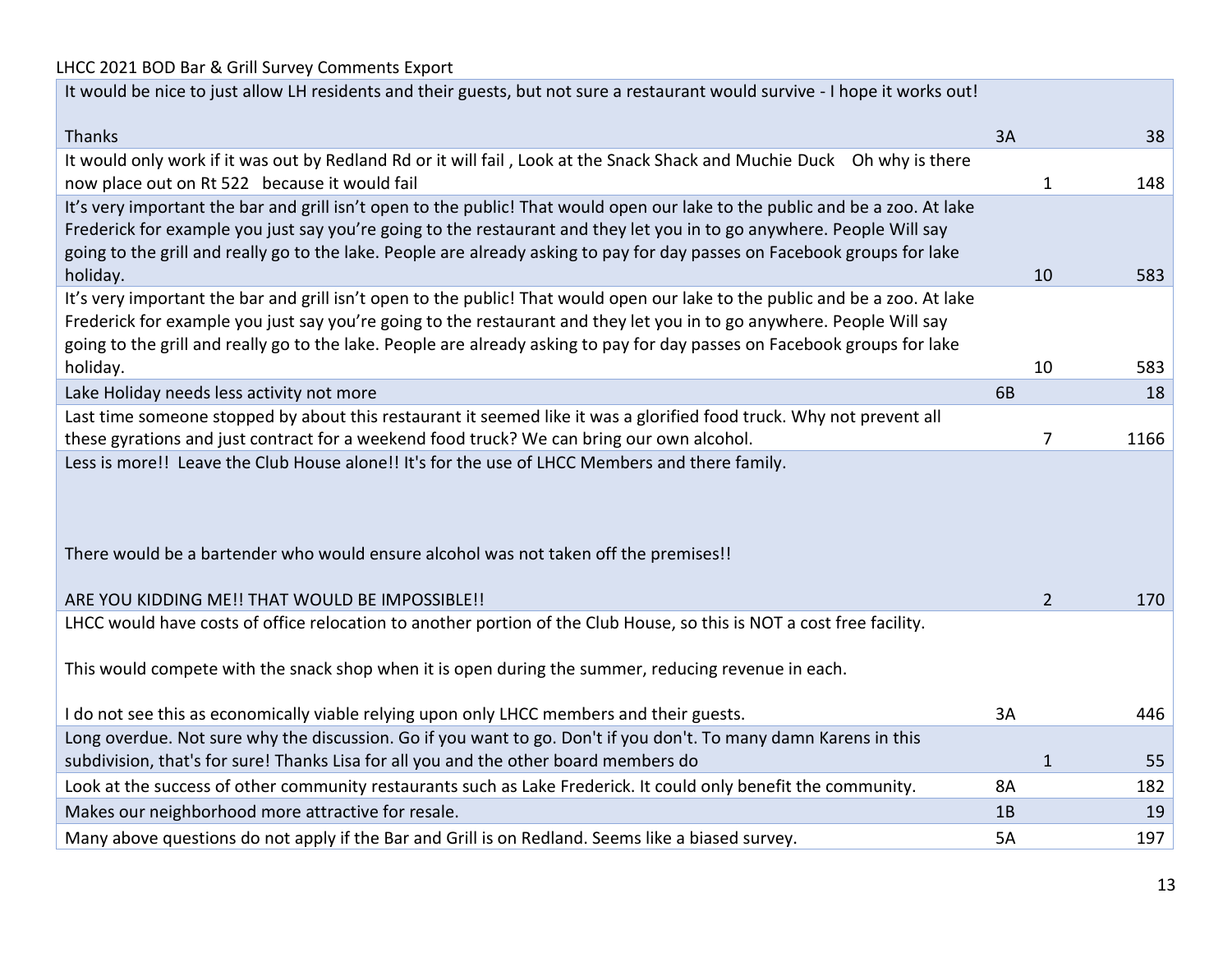| LHCC 2021 BOD Bar & Grill Survey Comments Export                                                                                                                                                                                                                                                                                                                                                                                                                                                                                                                                                                                        |                |                |      |
|-----------------------------------------------------------------------------------------------------------------------------------------------------------------------------------------------------------------------------------------------------------------------------------------------------------------------------------------------------------------------------------------------------------------------------------------------------------------------------------------------------------------------------------------------------------------------------------------------------------------------------------------|----------------|----------------|------|
| My answers would change with the determination of location. I do support a bar and grill for all community members as                                                                                                                                                                                                                                                                                                                                                                                                                                                                                                                   |                |                |      |
| well as support income for a bar and grill by local community other than LHCC members.                                                                                                                                                                                                                                                                                                                                                                                                                                                                                                                                                  |                | $\overline{2}$ | 321  |
| My only concern with the clubhouse location is parking, especially during the summer. Otherwise, I think it's a great                                                                                                                                                                                                                                                                                                                                                                                                                                                                                                                   |                |                |      |
| location!                                                                                                                                                                                                                                                                                                                                                                                                                                                                                                                                                                                                                               | 8A             |                | 133  |
| <b>NO</b>                                                                                                                                                                                                                                                                                                                                                                                                                                                                                                                                                                                                                               | 3A             |                | 463  |
| No bar and grill at Lake Holiday.                                                                                                                                                                                                                                                                                                                                                                                                                                                                                                                                                                                                       | 3A             |                | 445  |
| No to proposal                                                                                                                                                                                                                                                                                                                                                                                                                                                                                                                                                                                                                          | 5A             |                | 118  |
| NO USE OF LAKE HOLIDAY PROPERTY                                                                                                                                                                                                                                                                                                                                                                                                                                                                                                                                                                                                         |                | 2              | 198  |
| Non-resident should provide reservation to gain access to the community.                                                                                                                                                                                                                                                                                                                                                                                                                                                                                                                                                                |                | 10             | 547  |
| Not enough people to support and pay for: personnel, good chefs, bartenders, et cetera.                                                                                                                                                                                                                                                                                                                                                                                                                                                                                                                                                 |                | 2              | 339  |
| Numerous Reasons why we do not need this.                                                                                                                                                                                                                                                                                                                                                                                                                                                                                                                                                                                               |                | $\overline{2}$ | 189  |
| Only question is where would office staff be located?                                                                                                                                                                                                                                                                                                                                                                                                                                                                                                                                                                                   |                | 2              | 428  |
| Our club house is valuable real-estate. I like that it can be reserved by the Community and used for various community<br>events. Putting a restaurant there would be, if fair market value, cost prohibitive. Also, if the restaurant was open to<br>non residents, putting on Redland Rd would make more sense.<br>At the bottom of this page there is a statement about deeds, owners and tenants. I have NO idea what it is referring to<br>or asking, but I had to give an answer. Please do not count my answer in any totals.                                                                                                    | 5 <sub>B</sub> |                | 1237 |
| Our go to restaurant is Regions 117 in lake Frederick and would love to have one in our neighborhood on our beautiful                                                                                                                                                                                                                                                                                                                                                                                                                                                                                                                   |                |                |      |
| lake.                                                                                                                                                                                                                                                                                                                                                                                                                                                                                                                                                                                                                                   |                | 10             | 117  |
| Our use would be seasonal (i.e., not during Winter) since we are lot owners and not residents.                                                                                                                                                                                                                                                                                                                                                                                                                                                                                                                                          | 5A             |                | 167  |
| Pathetic excuse for a survey. Sophomoric mentality developed this survey, and answers because of it's ineptitude do not<br>apply. If a "field" is required it needs to include an answer that is applicable to the person taking the survey, as in<br>question 5. If we don't want a bar or bar/grill we don't give a rip where. WE DON"T WANT IT, including or excluding non-<br>residents. No answer allowed applies. Your agenda is showing, you nimrods. Terrible idea that will never fly. This insane<br>idea rears it's ugly head every few years and is shot down each time. Get over it, folks. Stay home and drink. You'll be |                |                |      |
| safer, as will our community.                                                                                                                                                                                                                                                                                                                                                                                                                                                                                                                                                                                                           |                | 1              | 77   |
| Pay off the bonds for the Dam tax FIRST.                                                                                                                                                                                                                                                                                                                                                                                                                                                                                                                                                                                                | 4A             |                | 222  |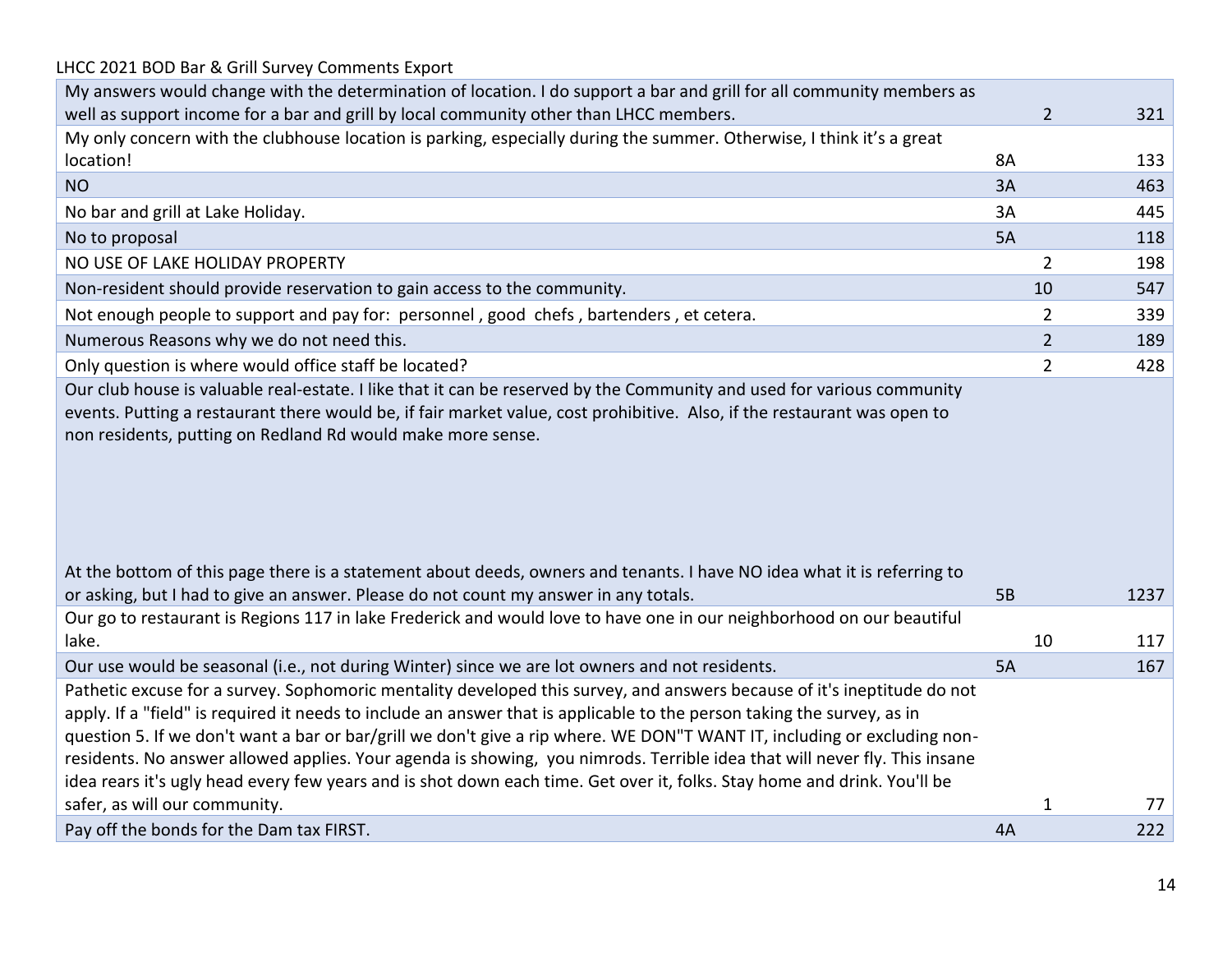pizza , burgers or wings are not foods I would purchase.

I prefer the variety that comes from having food trucks regularly.

| Based on the summary, I am making the assumption this is only being offered during the warmer months? | June to |
|-------------------------------------------------------------------------------------------------------|---------|
| September                                                                                             |         |

| What can be done to provide us with options to purchase a variety of foods October May?                                                                                                                                                                                                                                                                                                                                                                                                            |    | 2              | 157  |
|----------------------------------------------------------------------------------------------------------------------------------------------------------------------------------------------------------------------------------------------------------------------------------------------------------------------------------------------------------------------------------------------------------------------------------------------------------------------------------------------------|----|----------------|------|
| Please keep in mind this is only a good idea if cost for does not increase rates to current LHCC residents. I do not support<br>if having the bar and grill caused the construction of a new building/facility to house the current office staff which would                                                                                                                                                                                                                                       |    |                |      |
| be paid for by membership.                                                                                                                                                                                                                                                                                                                                                                                                                                                                         | 4A |                | 76   |
| Plenty of restaurants, grills, and bars in Winchester and surrounding areas.                                                                                                                                                                                                                                                                                                                                                                                                                       | 5A |                | 191  |
| Positioning the bar and grill at Redland Road will provide the company running it with a larger customer base and<br>greater year round patronage. Also, the company would have much greater flexibility in how they set up their facility<br>and menu. A higher level of patronage will lead to better service and food quality. There simply is not enough volume<br>at the club house for a bar and grill to survive financially. Stick with food trucks at the beach and club house during the |    |                |      |
| summer months. Look at it this way, how busy is the lake during the year? Now apply that to a restaurant.                                                                                                                                                                                                                                                                                                                                                                                          |    | $\overline{2}$ | 307  |
| Preference is a grill that serves alcohol with meals rather than a bar attached to a restaurant.                                                                                                                                                                                                                                                                                                                                                                                                   | 5B |                | 1228 |
| Probably more than twice a year but not monthly.                                                                                                                                                                                                                                                                                                                                                                                                                                                   | 3A |                | 435  |
| Provide a full service bar; beer, wine and cocktails.                                                                                                                                                                                                                                                                                                                                                                                                                                              |    | $\overline{2}$ | 396  |
| Really would like to see more details about the plan for this before I could really say I'm in support of or not                                                                                                                                                                                                                                                                                                                                                                                   |    |                | 224  |
| Regarding assessment dollars, if the plan is for LHCC to fund the bar/grill, I believe LHCC to have some control over<br>menu, pricing, etc                                                                                                                                                                                                                                                                                                                                                        |    |                |      |
| However, I would much rather prefer a private entity invest in the restaurant and LHCC plays a smaller role in support. I<br>believe we'd be able to attract more entrepreneurs and get better service/quality.                                                                                                                                                                                                                                                                                    | 4A |                | 18   |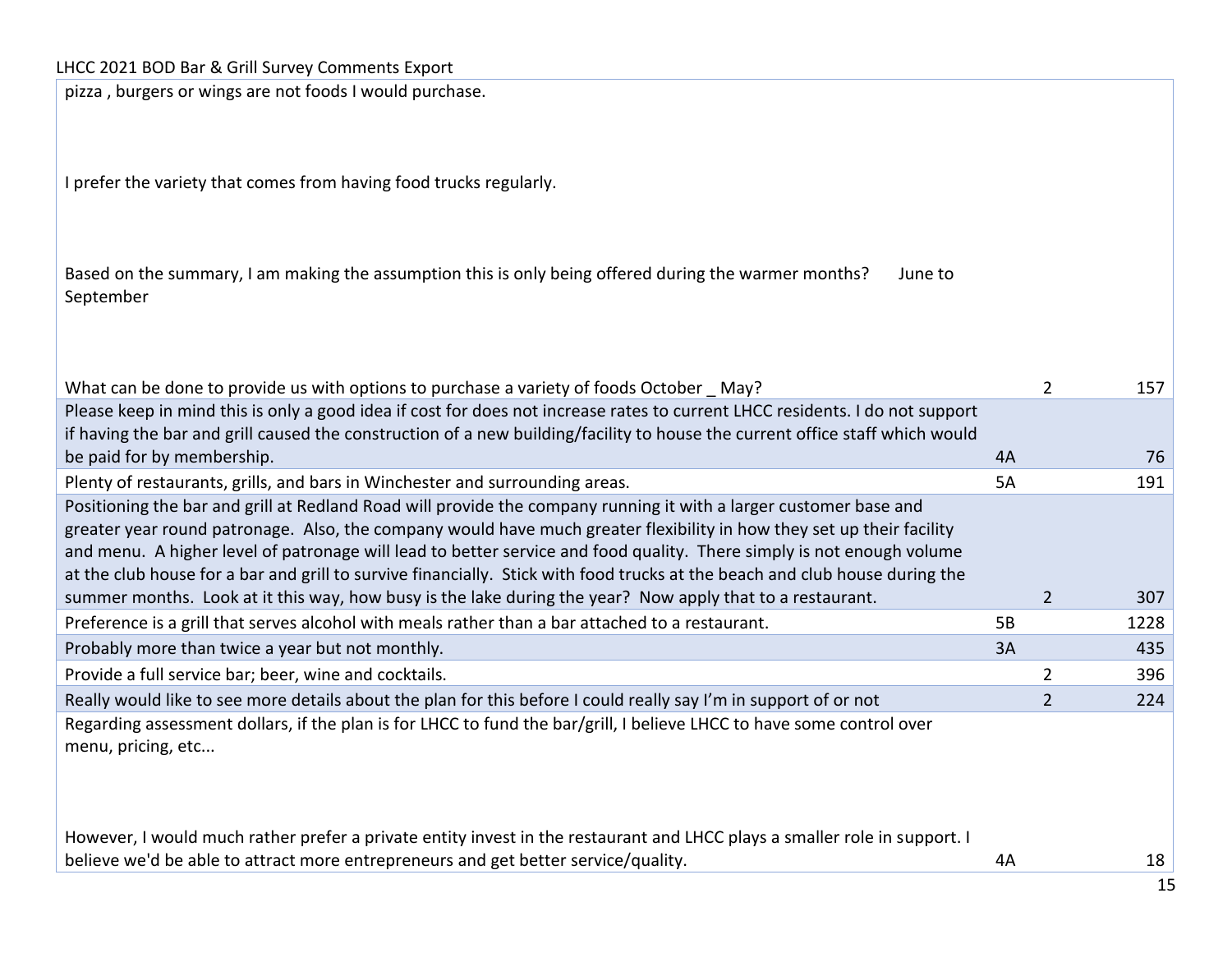This initiative has a ton of upside, but also some risks. I would very much like to provide additional thoughts on this. Would it be possible to submit a more formal response to the committee? If so, what would the deadline be to submit a response? Thanks!

| Seriously!!?                                                                                                                                                                                                                                                                                                                                                                                                                                                                                                                                                                                                                                                                                                                                                                                                                                                                                                                                                                            | 4A        | 61                    |
|-----------------------------------------------------------------------------------------------------------------------------------------------------------------------------------------------------------------------------------------------------------------------------------------------------------------------------------------------------------------------------------------------------------------------------------------------------------------------------------------------------------------------------------------------------------------------------------------------------------------------------------------------------------------------------------------------------------------------------------------------------------------------------------------------------------------------------------------------------------------------------------------------------------------------------------------------------------------------------------------|-----------|-----------------------|
| Serving alcohol at Clubhouse in a bar setting would increase impaired drivers on our neighborhood roads.                                                                                                                                                                                                                                                                                                                                                                                                                                                                                                                                                                                                                                                                                                                                                                                                                                                                                | 4A        | 86                    |
| Should have had this years ago. If a large scale bar and grill would be constructed in the future, it would be beneficial to<br>open it to all persons, similar to regions.                                                                                                                                                                                                                                                                                                                                                                                                                                                                                                                                                                                                                                                                                                                                                                                                             | 4A        | 112                   |
| Something during the summer at the lower level and patio. Improve the little snack bar that was there this summer.                                                                                                                                                                                                                                                                                                                                                                                                                                                                                                                                                                                                                                                                                                                                                                                                                                                                      | 5A        | 183                   |
| Thank you for all the time and efforts the committee has spent on this project. We also own 4A lot 74. Can we vote the                                                                                                                                                                                                                                                                                                                                                                                                                                                                                                                                                                                                                                                                                                                                                                                                                                                                  |           |                       |
| same for that lot with home in the name of JoAnn Root? jcroot48@gmail.com 714-357-2029                                                                                                                                                                                                                                                                                                                                                                                                                                                                                                                                                                                                                                                                                                                                                                                                                                                                                                  | 4A        | 72                    |
| Thank you!                                                                                                                                                                                                                                                                                                                                                                                                                                                                                                                                                                                                                                                                                                                                                                                                                                                                                                                                                                              | <b>5A</b> | 21                    |
| The bar and grill should be self sustaining and should not require increase in dues. Also think facility should be outside                                                                                                                                                                                                                                                                                                                                                                                                                                                                                                                                                                                                                                                                                                                                                                                                                                                              |           |                       |
| our gated community, and would prefer investing monies into expanding/improving the work out room and equipment                                                                                                                                                                                                                                                                                                                                                                                                                                                                                                                                                                                                                                                                                                                                                                                                                                                                         |           |                       |
| (to include an abdominal machine or two and some sort of bench press equipment.                                                                                                                                                                                                                                                                                                                                                                                                                                                                                                                                                                                                                                                                                                                                                                                                                                                                                                         |           | $\mathbf{1}$<br>1154  |
| The clubhouse office location shouldn't be converted to a pub as when the clubhouse is rented for a family events the<br>deck area is included for use The presentation given by the committee eluded that the pub would overflow onto the<br>deck. The parking situation is also prohibitive even with the proposed additional parking spots at the clubhouse as the<br>egress for boats from the boat landing is a very high traffic area and they require an area to park while boating. I<br>strongly suggest the pub not be placed at the clubhouse as beach one is a family area adding a bar is counter to those<br>ideals with individuals spilling out to the deck and beach acting belligerent around families. We have encountered and<br>observed this already and our security team can't be placed in a situation to "police" as their function is to observe and<br>report. Adding more security could place additional costs to the security budget that is not needed. | 3A        | 529                   |
| The current idea of a "bar and grill" in the space now occupied by the office staff is absolutely a non-starter for us. Lake<br>Holiday deserves a restaurant which serves the needs of all members and provides a variety of dining experiences. This<br>must include both casual fare and a more elegant menu. To make this economically viable, we must find a way to open<br>it up to non-residents. Other POAs do so and still satisfy the "security" concern. Our restaurant should satisfy the need<br>for a quick bite and a nice night out while being special enough to be a Frederick County attraction. You know--<br>something that you think about for a special occasion. Lake Holiday also features the environment for nice al fresco or<br>inside dining overlooking the lake. Where else can you do this around here? Please do it right or don't do it at all. The<br>current idea will never attract our business nor that of any of our circle of friends.        |           | $\overline{2}$<br>152 |
|                                                                                                                                                                                                                                                                                                                                                                                                                                                                                                                                                                                                                                                                                                                                                                                                                                                                                                                                                                                         |           |                       |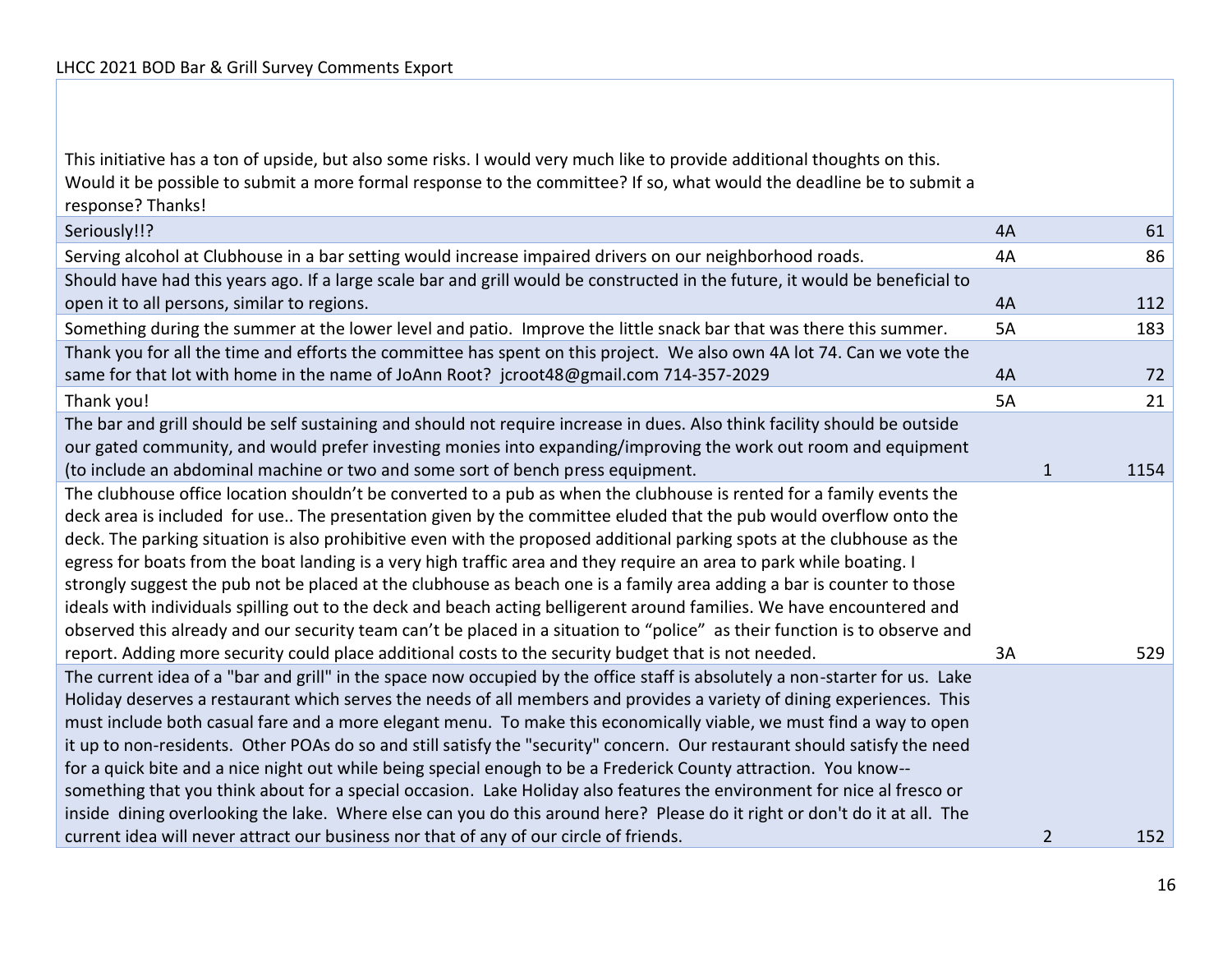# LHCC 2021 BOD Bar & Grill Survey Comments Export The deck should remain available to residents who rent the clubhouse for an event. Wedding ceremonies are often performed there. The grill should be able to have tables on the deck ONLY when the clubhouse is not booked by someone who wants to use the deck.  $\sim$  432 The establishment must eventually pay a lease fee to the Association for exclusive use of the office space and deck. This fee should offset any utilities costs and deck maintenance. I support this in concept, subject to review of the business plan to include all assumptions made to develop that plan. 2 363 The frequency of our visits would depend on quality and cost of food/drinks. If the food is sub-par we aren't going to waste our money. We definitely wouldn't want our HOA fee to increase. Redland is a better location because it keeps traffic away from the already congested clubhouse area. 
44 104 The golf course advocacy committee previously explored the idea of having a food service as part of a clubhouse for the golf course, if restored. There was little or no support for such an idea including a vigorous "no" to using any space in the clubhouse for such a venue. The committee found that the golf course could not be sustained by "members only use" and there was little or no support for increasing assessments for support. I also believe the provision of alcoholic beverages at a facility within the bounds of Lake Holiday has great negative safety implications for our community - i.e. putting drunk drivers on our roads and common areas. 3A 52 The proposal says, "no cost", to residents, but there remains the issue of where the office will be if that space is rededicated to a "bar and grill." Surely moving the office and outfitting yet another space will be an additional expense. Additionally, the ever increasing use of alcohol at Lake Holiday, especially in the general area of Beach One, is distressing in a family-oriented community. The recent debacle with the Munchie Duck just underlies my concern about ideas like this. If an investor wishes to buy property adjacent to Lake Holiday to open a restaurant and/or grill with bar, fine, but not on LHCC property, and not at any additional expense to LHCC members. One last thing -- the statement about liability regarding over consumption of alcohol does not comport with my understanding. I understand that those who host and/or serve alcohol can be held liable, the more so if money is exchanged. 1 113 113 The proposed clubhouse location is already in use by the Munchy Duck as I understand it. Why break the snack bar's "Rice Bowl"? A sit-down full-service restaurant likely could not be supported by only Lake Residents. This would then entail allowing non-residents access to LH roads, and people already complain enthusiastically about traffic and speeding of LHCC residents and guests as it is. Outsiders with a few beers in them? 5A 30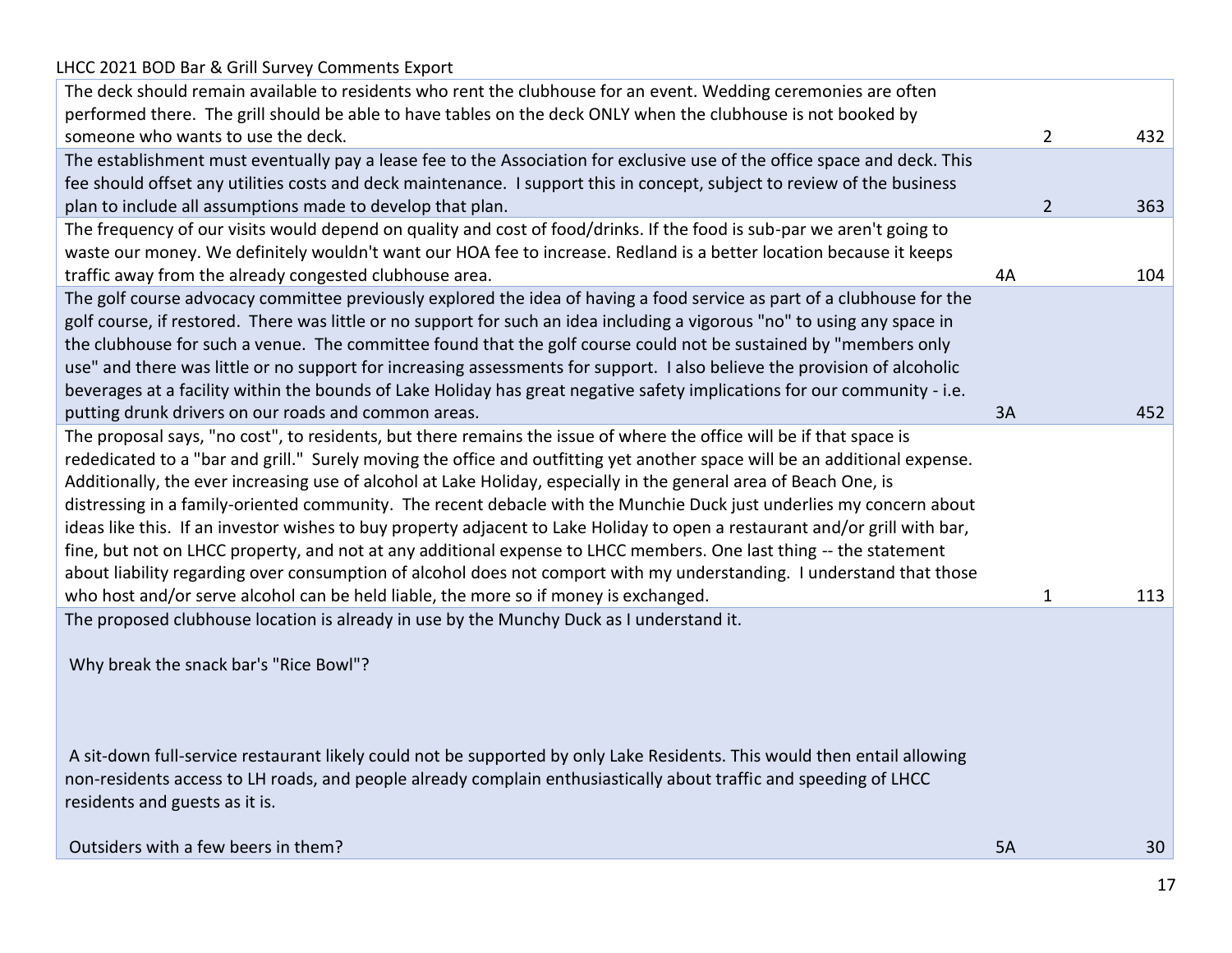#### NIGHTMARE.

(And few outsiders are going to drive all the way out here for burgers, pizza and wings, no matter how nice the view).

Redland road location would be where this should be,with segregated LH/Public parking. If it offered coffee and breakfast pastries, it would get Bus Stop "Mommy Squad" business plus commuters that use Redland.

Of further concern would be where the LHCC Admin Offices would be relocated to..would LHCC have to erect another building for the office?

#### Nope.

There is no reason for a bar in Lake Holiday. The roads are narrow enough without having people driving after drinking. 4A 56 These questions do not allow for our no responses to be reflected throughout the survey. Asking if we would prefer a particular location, but not having outside the community as a choice is slanted. If we answer one of your choices it is scored as if we are selecting a preferred location, when we are stating that we do not wish to have a restaurant located within the community. If we have answered no we don't want a bar and grill, why must we answer who we would would want to use the bar and grill for our survey to be accepted. Two other questions we answered no, and then had to give preferences as if we had said yes to the bar and grill.

This survey is extremely slanted. Responding online was the only option we were given to answer the survey.

I have included our names. All other information is on record at the office. Outside of notification of voting, there is no need for further communications concerning this survey or restaurant interest. 2 226 226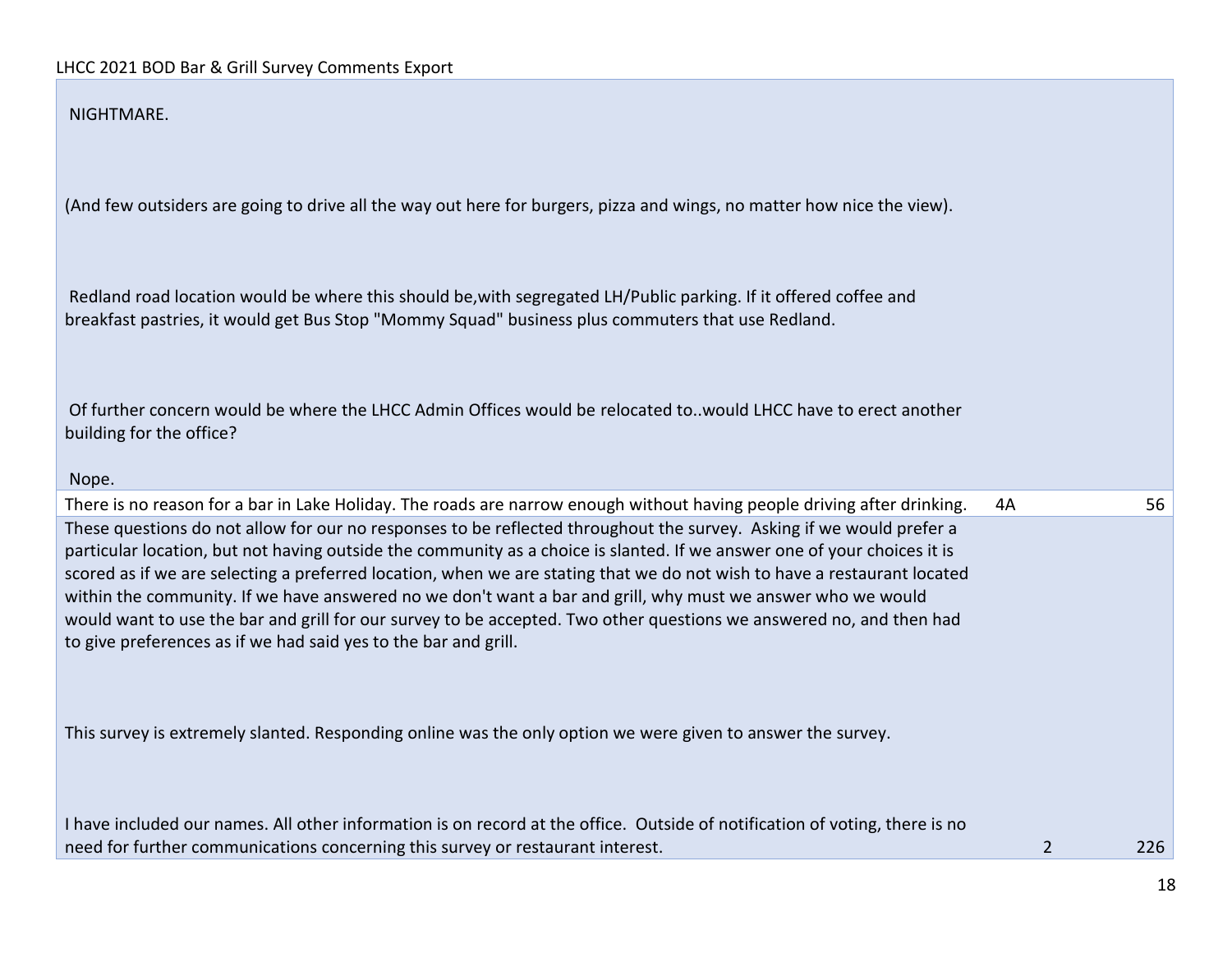| LHCC 2021 BOD Bar & Grill Survey Comments Export                                                                                                                                                                                                                                                                                                              |    |                |
|---------------------------------------------------------------------------------------------------------------------------------------------------------------------------------------------------------------------------------------------------------------------------------------------------------------------------------------------------------------|----|----------------|
| Think this would be a good idea to have. As a single man I don't cook a lot so I would go to this bar and grill often for                                                                                                                                                                                                                                     |    |                |
| dinner                                                                                                                                                                                                                                                                                                                                                        | 7  | 1159           |
| Think this would be a good idea to have. As a single man I don't cook a lot so I would go to this bar and grill often for                                                                                                                                                                                                                                     |    |                |
| dinner                                                                                                                                                                                                                                                                                                                                                        | 7  | 1159           |
| This all sounds good in print. However, we have misgivings regarding this. For example, what is to prevent a patron of<br>the bar from going from the bar & jumping into the lake for a swim? It's all well & fine to say LHCC won't be liable, but<br>in that scenario, it could be setting itself up for a lawsuit should that patron get injured or worse. |    |                |
| I think having the bar & grill inside/outside of the clubhouse is just not in our best interest. The Great Room is used by<br>people having events where they would like to go out onto the deck. The privacy of their wedding, party, etc would be<br>invaded.                                                                                               |    |                |
| Does a church still use the clubhouse for its Sunday services? You don't say what the possible hours of the bar & grill<br>would be. It may not appeal to that church to hold its services where they know alcohol is being served.<br>Where will the administrative offices be if not in the clubhouse?                                                      | 1A | 87             |
| This is a re-entry done by derrick. the first time i put the wrong section lot number. this one is correct. 5a/001 was the                                                                                                                                                                                                                                    |    |                |
| incorrect one                                                                                                                                                                                                                                                                                                                                                 | 5B | 1215           |
| This is a very bad idea for numerous reasons. It is not financially doable. The first negative comments posted about                                                                                                                                                                                                                                          |    |                |
| service, quality or price will kill it. Drop it.                                                                                                                                                                                                                                                                                                              | 5A | 128            |
| This is a very bad idea for numerous reasons. It is not financially doable. The first negative comments posted about                                                                                                                                                                                                                                          |    |                |
| service, quality or price will kill it. Drop it.                                                                                                                                                                                                                                                                                                              | 5A | 128            |
| This is my test response. I voted by paper ballot.                                                                                                                                                                                                                                                                                                            | 5B | 0              |
| This is my test response. I voted by paper ballot.                                                                                                                                                                                                                                                                                                            | 5B | $\pmb{0}$      |
| This is my test response. I voted by paper ballot.                                                                                                                                                                                                                                                                                                            | 5B | 0              |
| This is such a great idea                                                                                                                                                                                                                                                                                                                                     | 4B | $\overline{7}$ |
| this section lot # will show up on another ballet for Curtis Gregg, disregard that one, i re-entered it with the correct lot                                                                                                                                                                                                                                  |    |                |
| number and a comment about it. This ballot is good- Derrick                                                                                                                                                                                                                                                                                                   | 5A | 1              |
|                                                                                                                                                                                                                                                                                                                                                               |    |                |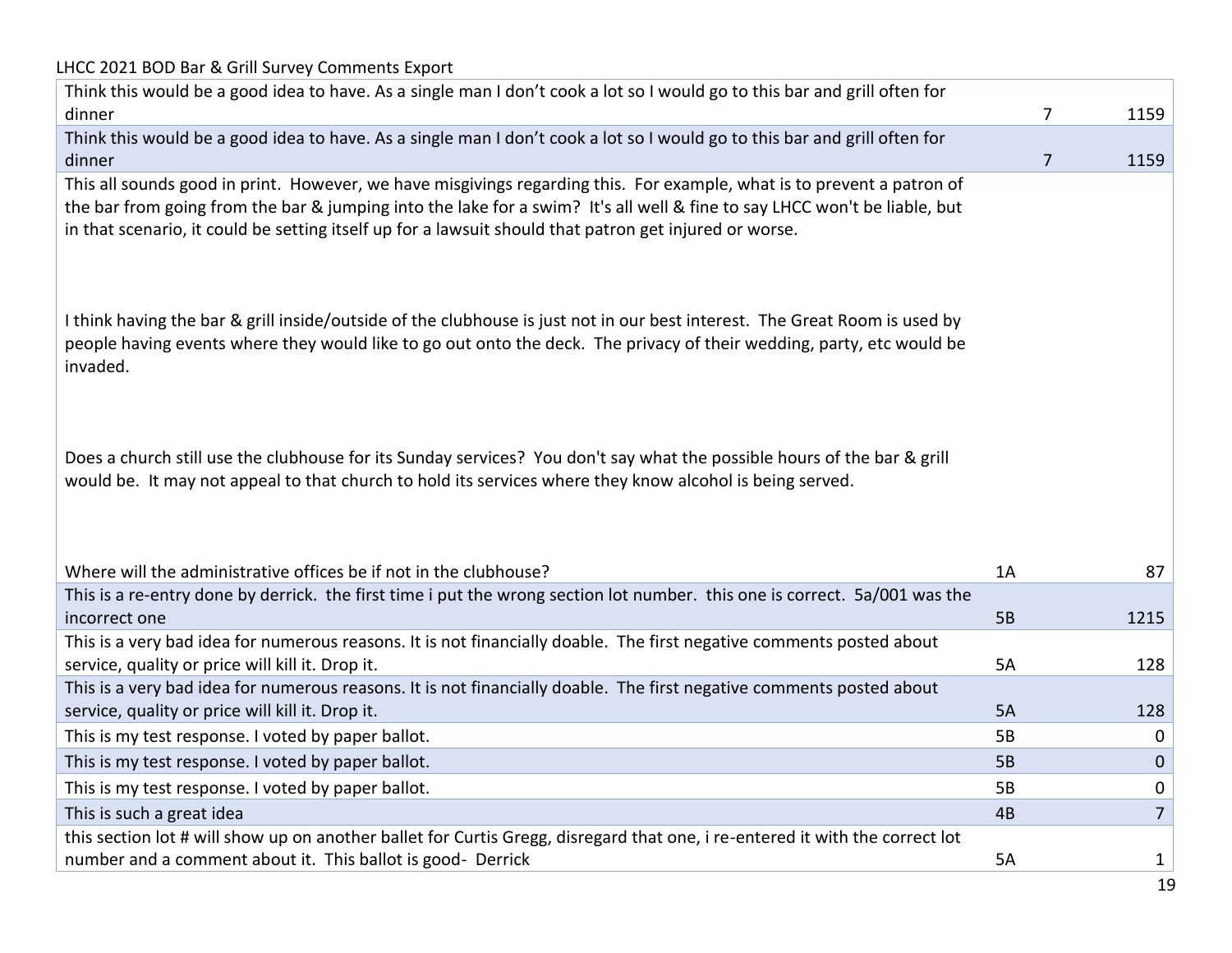| LHCC 2021 BOD Bar & Grill Survey Comments Export                                                                                                                                                                                                |           |                       |
|-------------------------------------------------------------------------------------------------------------------------------------------------------------------------------------------------------------------------------------------------|-----------|-----------------------|
| This seems to be an extremely biased survey in that even if you answer 'no' you are still ask "where do you want it                                                                                                                             |           |                       |
| located" and " who can be served". My real answers would have been "nowhere" and "no one".                                                                                                                                                      | 4A        | 226                   |
| This would certainly is a needed perc and way to                                                                                                                                                                                                |           |                       |
|                                                                                                                                                                                                                                                 |           |                       |
| meet neighbors and friends in a close by setting                                                                                                                                                                                                |           |                       |
|                                                                                                                                                                                                                                                 |           |                       |
| that could liven up the community and truly qualify Lake Holiday CC as a country club in the true sense                                                                                                                                         |           |                       |
|                                                                                                                                                                                                                                                 |           |                       |
| of what one thinks of with such clubs.                                                                                                                                                                                                          | 3A        | 458                   |
| Too many unknowns that need to addressed by the Restaurant Subcommittee not the board or any other committee.                                                                                                                                   |           |                       |
|                                                                                                                                                                                                                                                 |           |                       |
|                                                                                                                                                                                                                                                 |           |                       |
|                                                                                                                                                                                                                                                 |           |                       |
| Need to provide detail plans from start up to potential failure. Based on the commitment/question 4                                                                                                                                             |           |                       |
| restoring/returning the association to pre bar and grill costs would have to be burdened on the investors.                                                                                                                                      |           |                       |
|                                                                                                                                                                                                                                                 |           |                       |
|                                                                                                                                                                                                                                                 |           |                       |
|                                                                                                                                                                                                                                                 |           |                       |
|                                                                                                                                                                                                                                                 |           |                       |
| The office space or storage location is not the best use of association facilities if this is not open year around.                                                                                                                             |           | 592<br>10             |
| Visitation would depend on the price of food and drinks. Would not be a fan of traffic and speeding cars coming into the                                                                                                                        |           | 495                   |
| community if it was located at the club house                                                                                                                                                                                                   | 5C        |                       |
| Visitation would depend on the price of food and drinks. Would not be a fan of traffic and speeding cars coming into the                                                                                                                        | 5C        | 495                   |
| community if it was located at the club house                                                                                                                                                                                                   |           |                       |
| We already have roadway issues without inviting the "drunks". Not to mention the drama that also comes with alcohol.                                                                                                                            | 4A        | 157                   |
| We are generally in favor of the bar and grill, however it doesn't state above where the new office would be located and                                                                                                                        |           |                       |
| if there is any cost associated with relocating it. Bottom line, we are in favor if there is no additional cost to us either                                                                                                                    | 3A        | 504                   |
| from the adding of the bar and grill (as stated above), or relocating of the office.                                                                                                                                                            |           |                       |
| We are in favor of a proposed restaurant/bar and grill PROVIDING it is completely separate legally and financially from<br>LHCC, especially in regard to sponsorship and liability.                                                             | <b>5B</b> | 1211                  |
|                                                                                                                                                                                                                                                 |           |                       |
| we are not in favor of the public coming in to LH. What is the point of having a gated community?! Also, traffic would<br>be awful and the line at the gate would be impossible. We do support one that is just for residents and their guests. |           |                       |
| That seems to make more sense for the above mentioned issues. thank you.                                                                                                                                                                        |           | $\overline{2}$<br>234 |
| We are opposed to any proposal that advances the development of a restaurant/bar/grill anywhere in the lake                                                                                                                                     |           |                       |
| community. We are especially alarmed at the prospect of locating a restaurant/bar/grill at the clubhouse.                                                                                                                                       | 3A        | 453                   |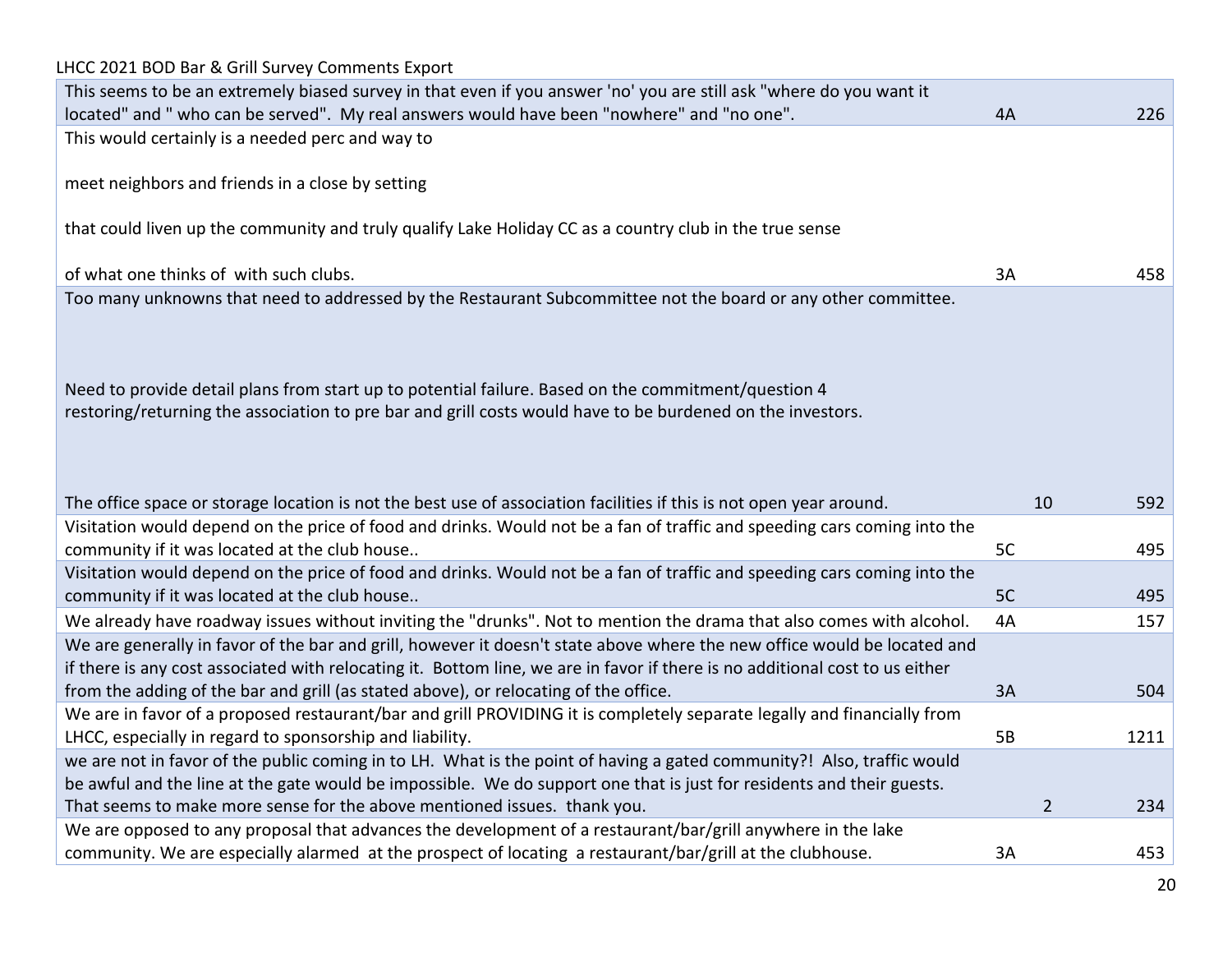According to our Lake Holiday mission statement and values, " the association exists to promote the health, safety and welfare of its members." The development of a restaurant/bar/grill is a blatant violation of the community's mission, vision and values.

\* there were two questions that we had to answer in the survey that were impossible for us to answer. We had 3 choices for a location… actually, we want it nowhere. We had 3 choices for inclusion or exclusion of non residents…we want no participation by anyone.

We are opposed to any proposal that advances the development of a restaurant/bar/grill anywhere in the lake community. We are especially alarmed at the prospect of locating a restaurant/bar/grill at the clubhouse.

According to our Lake Holiday mission statement and values, " the association exists to promote the health, safety and welfare of its members." The development of a restaurant/bar/grill is a blatant violation of the community's mission, vision and values.

\* there were two questions that we had to answer in the survey that were impossible for us to answer. We had 3 choices for a location… actually, we want it nowhere. We had 3 choices for inclusion or exclusion of non residents…we want no participation by anyone. 353 and 253 and 253 and 253 and 253 and 253 and 253 and 253 and 253 and 253 and 253 and 253 and 253 and 253 and 253 and 253 and 253 and 253 and 253 and 253 and 253 and 253 and 253 and 253 a We bought into the community because the community used the country club. It is now an office and potentially a restaurant. Not what we bought into. I'm sure something can be worked out, but I would prefer a nice restaurant like some of the other gated communities, not a pizza/beer joint. 3A 548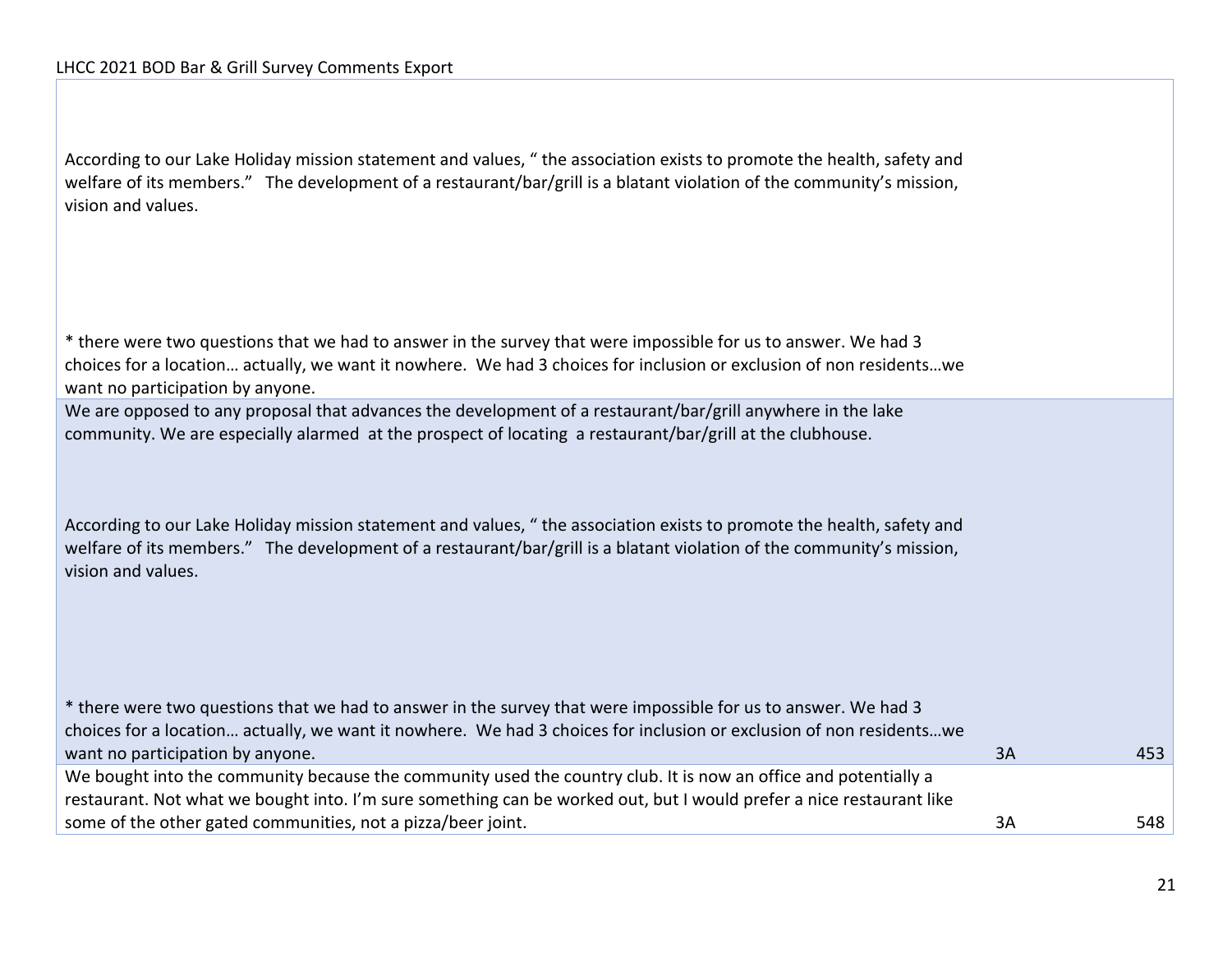| We certainly all want to see LH continue to be a great place so thank you for your work on this project. Here is one of<br>my concerns. 1) LH has a known automobile speeding problem and security has limited enforcement authority, which<br>is why the sheriff's department has been invited in to the community for traffic enforcement on a limited basis. In a<br>community with minimal traffic law enforcement restaurant patrons could feel more brazen about drinking alcohol and |           |                |      |
|---------------------------------------------------------------------------------------------------------------------------------------------------------------------------------------------------------------------------------------------------------------------------------------------------------------------------------------------------------------------------------------------------------------------------------------------------------------------------------------------|-----------|----------------|------|
| then driving drunk.                                                                                                                                                                                                                                                                                                                                                                                                                                                                         | <b>5B</b> |                | 1242 |
| We could like to see a consistent food service that would have consistent menu and not be afraid of outside vendor                                                                                                                                                                                                                                                                                                                                                                          |           |                |      |
| (food trucks) coming into community.                                                                                                                                                                                                                                                                                                                                                                                                                                                        | 5C        |                | 495  |
| We do NOT need a bar with alcoholic beverages here at Lake Holiday, period! Adding alcohol to the already dangerous                                                                                                                                                                                                                                                                                                                                                                         |           |                |      |
| driving habits of adolescent and young driver's (young meaning below the age 30) speeding around LH is a formula for<br>disaster!                                                                                                                                                                                                                                                                                                                                                           |           |                |      |
| Say "NO" to a bar and grill here! Don't turn LH into just another "drinking stop" for residents and their visitors, alike!!!!!                                                                                                                                                                                                                                                                                                                                                              |           | $\overline{2}$ | 255  |
| We do NOT support a permanent bar and grill IN Lake Holiday, but WOULD be in favor of one OUTSIDE the gates, that                                                                                                                                                                                                                                                                                                                                                                           |           |                |      |
| could benefit from use by the public. We are NOT in favor of serving alcohol IN or NEAR the clubhouse for a variety of                                                                                                                                                                                                                                                                                                                                                                      |           |                |      |
| reasons. We would NOT support the dedicated use of the current admin office in the clubhouse for a bar and grill. The                                                                                                                                                                                                                                                                                                                                                                       |           |                |      |
| statement that there would be no liability to the HOA is misleading. ANYONE can be sued for ANY REASON, requiring                                                                                                                                                                                                                                                                                                                                                                           |           |                |      |
| expenditure of time and funds to mount a legal defense, and any attorney representing a client injured by an individual                                                                                                                                                                                                                                                                                                                                                                     |           |                | 486  |
| who was served alcohol on HOA property would find a reason to sue the HOA.<br>We do not support moving a restaurant location to the top level of the clubhouse. There is a lake view from the current                                                                                                                                                                                                                                                                                       | 3A        |                |      |
| restaurant location and it does not impact use of the rest of the clubhouse or destroy the outdoor area with a food truck                                                                                                                                                                                                                                                                                                                                                                   |           |                |      |
| close to or on the clubhouse grounds. The upper deck can easily be used with the restaurant downstairs.                                                                                                                                                                                                                                                                                                                                                                                     | 5A        |                | 24   |
| We do not think a bar and grill that takes away the deck space from the community is acceptable. That space should be                                                                                                                                                                                                                                                                                                                                                                       |           |                |      |
| available for all residents to enjoy, not just those patronizing a restaurant. Also, what is the plan for the office? Where                                                                                                                                                                                                                                                                                                                                                                 |           |                |      |
| would it go? Furthermore, there is no way you are going to stop people from taking alcohol off the deck - a bartender                                                                                                                                                                                                                                                                                                                                                                       |           |                |      |
| can't watch everyone. That would lead to more litter and, potentially, negative behavior on or near the beach, where                                                                                                                                                                                                                                                                                                                                                                        |           |                |      |
| children are. Not to mention there will always be people who will spend all evening at the bar and then be driving home                                                                                                                                                                                                                                                                                                                                                                     |           |                |      |
| on LH roads. And, despite the supposed lack of liability to the board and community, if there were a severe accident or                                                                                                                                                                                                                                                                                                                                                                     |           |                |      |
| other incident, I don't believe the community would be shielded from a lawsuit, and, at a minimum, would have to                                                                                                                                                                                                                                                                                                                                                                            |           |                |      |
| expend legal fees to have a court determine we would not be liable.                                                                                                                                                                                                                                                                                                                                                                                                                         |           |                |      |
|                                                                                                                                                                                                                                                                                                                                                                                                                                                                                             |           |                |      |
| IF there is a bar and grill, it should be at Redland Rd., so outsiders' use could be considered - without entering the                                                                                                                                                                                                                                                                                                                                                                      |           |                |      |
| community, i.e., separate parking lot outside the fence.                                                                                                                                                                                                                                                                                                                                                                                                                                    |           | $\overline{2}$ | 302  |
|                                                                                                                                                                                                                                                                                                                                                                                                                                                                                             |           |                |      |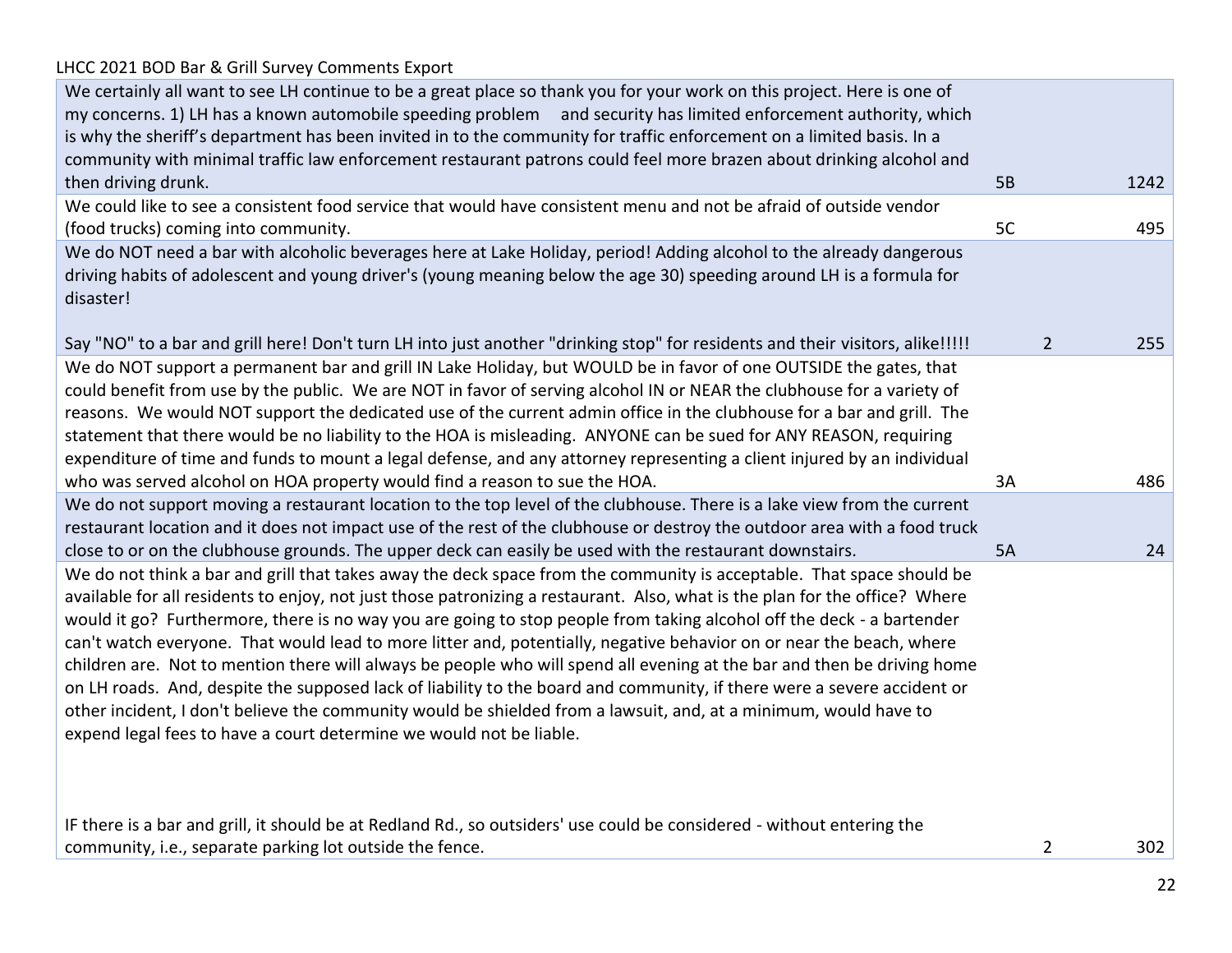LHCC 2021 BOD Bar & Grill Survey Comments Export We do not want to bring Winchester to LH we moved here for seclusion and quiet family atmosphere not a bar room environment. 10 531 We have enough food trucks that leave a mess. There are plenty of reasons for not serving alcohol, especially with boats involved. 5A 28 We liked the State Line cafe and Melissa's Munchie Duck...these are all that is needed from Spring to Fall WITHIN Lake Holiday. Along with an occasional Food Truck for variety. A restaurant as you describe is best served from the Redland Road where it would draw many more people from outside LH...better for restaurant and better for us. 4A 75 We moved into LHCC without a restaurant being present. As such, at no time would be support or PAY anything towards a restaurant => if the Board down the pike decided to financially support a restaurant either directly (an assessment to homeowners going directly to the restaurant) or indirectly (by having the Board assign funds from the owner-assessments thus needing to increase our dues or having less funds going towards other endeavors at the community). If the restaurant were to be located by Redland Road - there could be parking for non-residents outside the wire without gaining access to LHCC or inside the wire for LHCC residents. 5A 122 We need a legitimate restaurant in the community; It'd be a huge boon to living here. I'd be willing to pay additional dues for having a restaurant. To call ourselves a country-club without having many of the amenities one would expect a country-club to have is unfortunate. 5B 1218 We NEED this! Yes!! ONLY Residents and their Guests period. Do not open up to public as that option takes away our safety/security. And it WILL definitely come with many issues/rip rap beginning with safety which is enough reason in itself. Also people will say they are going to the pub and end up at the beach and throughout our community, not a good recipe trouble will definitely follow. Keep the same rules as always: RESIDENTS and their GUESTS only. We chose LH for the secure gate and it being a residents/guests only community. 4A 121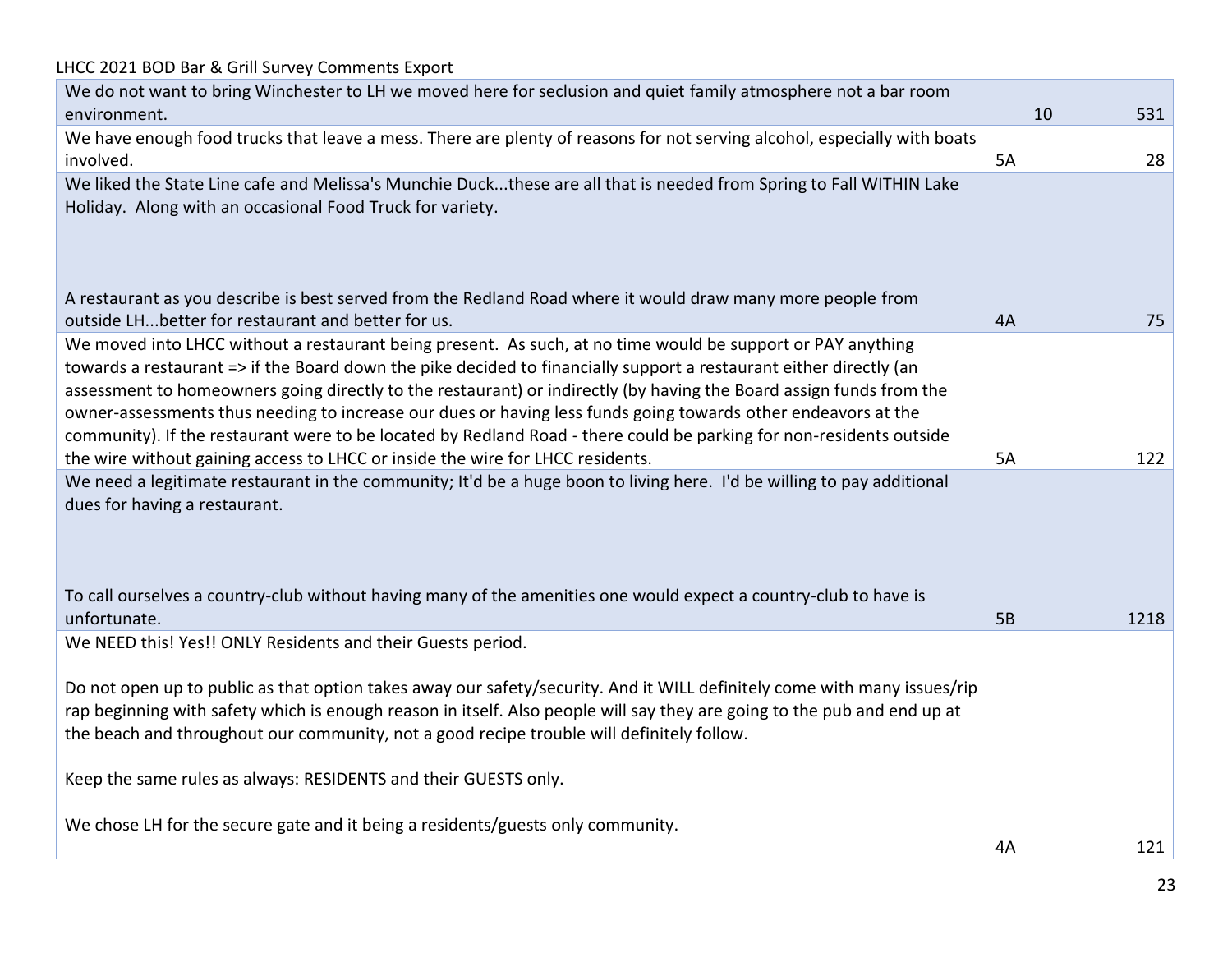| Thank you and please consider safety first and you have to think no more. Not to mention respect for our community<br>and many many issues that will come with allowing a public restaurant. We like being exclusive that is why we chose LH<br>that is why we pay to be here. |    |     |
|--------------------------------------------------------------------------------------------------------------------------------------------------------------------------------------------------------------------------------------------------------------------------------|----|-----|
| Thank you,                                                                                                                                                                                                                                                                     |    |     |
| Charles & Cindy Gavin                                                                                                                                                                                                                                                          |    |     |
| We would dine once per week if there were healthier choices other than pizza and deep fried food. For example salads                                                                                                                                                           |    |     |
| and wraps as well. We can't eat processed and/or deep fried food on a weekly basis.                                                                                                                                                                                            | 10 | 514 |
| We would like more information on :                                                                                                                                                                                                                                            |    |     |
| - how big this bar and grill would be and the occupancy                                                                                                                                                                                                                        |    |     |
| - what alcoholic beverages they are serving (wine/beer or liquor?)                                                                                                                                                                                                             | 3A | 527 |
| What is not covered here is what happens when it fails. I don't think we have enough traffic to keep it busy and<br>lucrative.                                                                                                                                                 | 1B | 22  |
| Where do you propose to locate the administrative office?                                                                                                                                                                                                                      |    |     |
| Can a member only year round bar and grill survive financially?                                                                                                                                                                                                                |    |     |
| Would children be welcome?                                                                                                                                                                                                                                                     |    |     |
| What are the hours of operation?                                                                                                                                                                                                                                               |    |     |
| Traffic flow could be heavy at times, the roads are narrow with curves that do not have guard rails.                                                                                                                                                                           |    |     |
| Good luck catching the "responsible" person who sideswiped your car on their way out of the parking lot.                                                                                                                                                                       |    |     |
| Would the beer joint be owned and operated by LHCC or a private company. Investors?? Either way this is a venture<br>that should not be financed by the membership to fulfill the desires of a few.                                                                            | 3A | 439 |
|                                                                                                                                                                                                                                                                                |    |     |